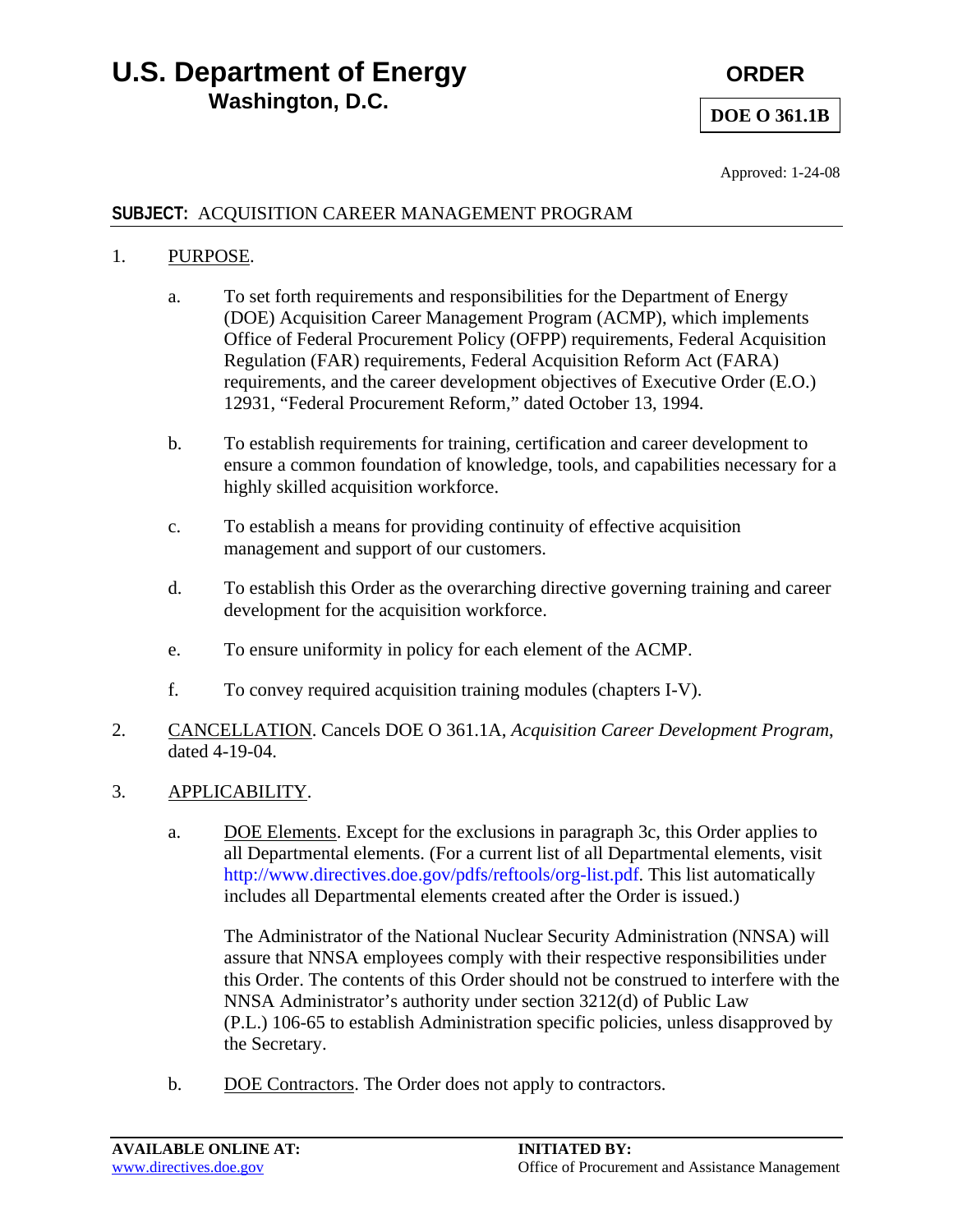c. Exclusions. The Order does not apply to the Bonneville Power Administration.

#### 4. REQUIREMENTS.

- a. All members of the acquisition workforce must obtain training and/or be certified to appropriate levels as specified in the Acquisition Career Management Program Handbook or obtain waivers.
- b. Certification requirements must be applied as indicated in the appropriate program module. (See chapters I through V.)
- c. The core curriculum must contain—
	- (1) specific accredited courses that employees must pass before becoming eligible for a higher-level certification and
	- (2) a mechanism to ensure completion of core courses in a logical sequence so that the appropriate level of knowledge is available for performance at a particular level and so that later courses can build on the knowledge gained in earlier offerings.
- d. Core courses required for certification at each level in each functional area should be as described in the ACMP Handbook.
- e. Spaces must be allotted to employees for training that is (in priority order)—
	- (1) required by law,
	- (2) established as mandatory by DOE and training needed to qualify an incumbent for the position they currently occupy,
	- (3) required to become eligible for the next higher career level after completion of mandatory training for incumbent position,
	- (4) for new assignments,
	- (5) desired/elective, and
	- (6) other.
- f. Managers are responsible for determining priority for training when multiple staff members require training within one of the above priority categories.
- g. DOE must ensure that the existing workforce has training and experience sufficient to remain current in a dynamic acquisition profession and to prepare for leadership roles in the future.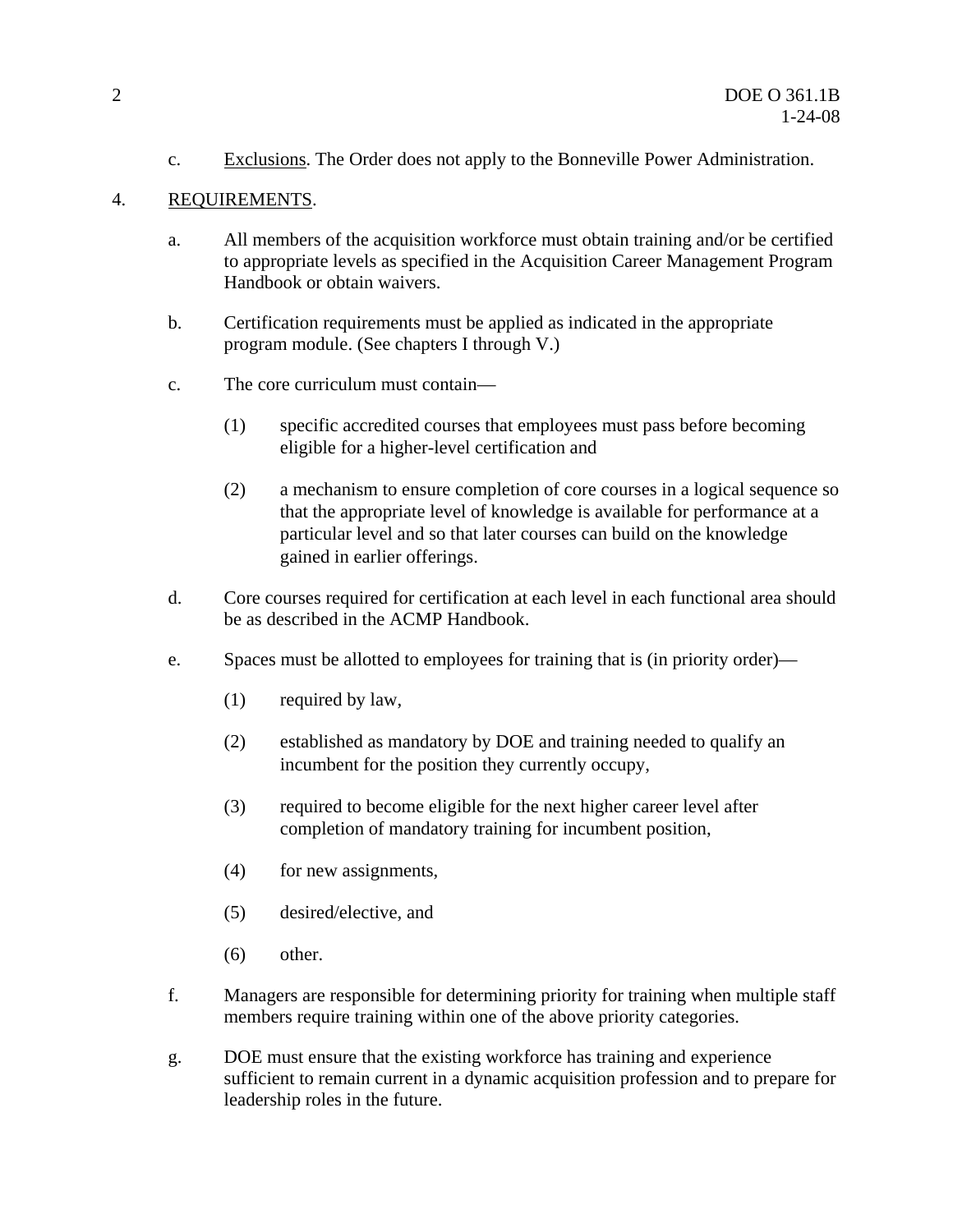- h. Field element managers (FEMs) must ensure that existing acquisition staff and managers receive continuous learning/continuous education (CL/CE) to keep current on emerging acquisition requirements, policies, issues, and techniques (see paragraph 7cc for FEM definition). This may include—
	- (1) DOE-sponsored training and management/executive seminars, DOE online learning center and distance learning from the Department of Defense (DoD), the Federal Acquisition Institute (FAI), and other providers;
	- (2) special jobs and/or professional association-related projects; and/or
	- (3) participation in seminars/workshops or other appropriate developmental assignments.
- i. To maintain knowledge and skills, individuals in the DOE acquisition workforce who have satisfied the mandatory training requirements will obtain the number of CL/ CE hours as specified in each program module. (Guidance on CL/CE is provided in the ACMP Handbook.)
- j. A specific certification path has been established for each position, including training and experience, and education for some career fields, which the incumbent must meet.
- k. Except for the Federal Acquisition Certification (FAC), each Federal agency's certifications are limited to that Agency itself; for example, a Level III certification at DOE will not automatically be a Level III certification outside DOE.
- l. DOE will review the education, training profile, and experience of employees new to DOE who do not hold a FAC or DOD certification to determine the correct career level and may or may not reach the same conclusions as other Agencies as to the use of experience or alternative courses in lieu of core courses.
- m. All acquisition workforce members must meet all requirements for certification at their current levels before being assigned to positions requiring the next higher level of certification, unless a waiver is obtained. For example, an employee at the GS-7 level, a Level I position under the Contracting and Purchasing Career Development (CPCD) (contracting) Program, cannot be promoted to GS-9, a Level II position, without having completed the certification requirements for Level I.
- n. If a potential assignee to a vacant position in the next higher level has not met the requirements for certification at that level, the supervisor must qualify him or her to meet the requirements within the specified amount of time (see individual program modules/chapters in this Order) or justify a waiver for them. For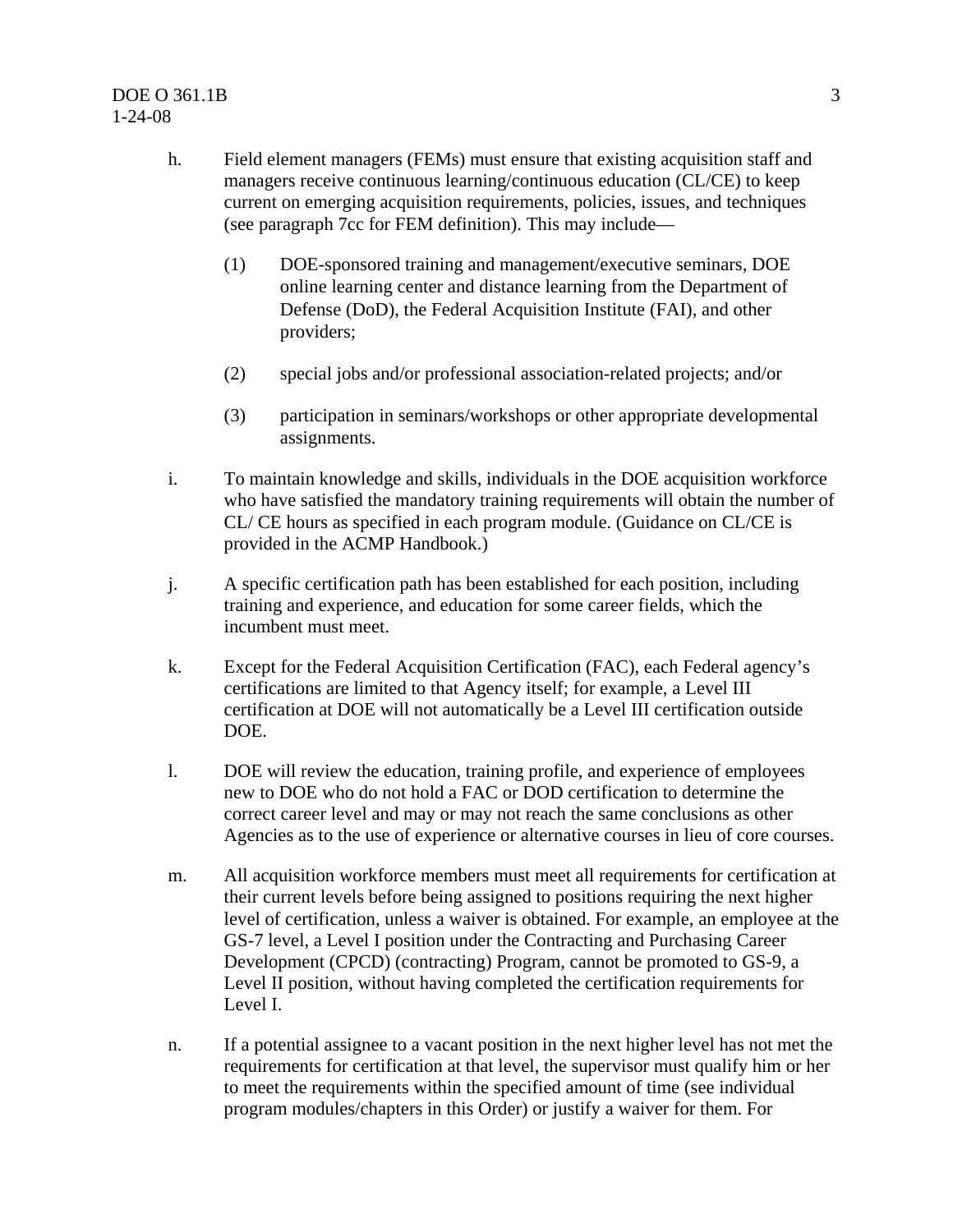example, under the CPCD (contracting) Program, a GS-7 (Level I) promoted to GS-9 (Level II) has 18 months to complete all Level II requirements.

- o. An individual certified at a particular level by DOE or an individual certified at a particular level who holds a FAC or DOD certification who transfers to DOE will retain that certification regardless of any new requirements made effective thereafter unless Congress enacts a statutory requirement for a new education or training standard and designates it as "continuing education and training."
- p. Individuals must complete new requirements of this kind within 36 months.
- q. Failure to complete new requirements, or to justify a waiver, will result in loss of certification.
- r. All requests for waivers to the certification requirements must be submitted in writing to the functional advisor identified in the appropriate program module, and must describe how disapproval would affect the organization and the course of action being taken to rectify the situation. Certification waivers granted by one agency are not transferable to other agencies.
- s. To complete mandatory training by "Fulfillment," candidates must submit, and supervisors must review, evidence as to how the required competencies for a particular certification level or class were obtained through alternate training, experience, or education.

#### 5. RESPONSIBILITIES.

- a. Chief Acquisition Officer. The Chief Acquisition Officer (CAO) will develop and maintain an acquisition career management program to ensure the development of a competent, professional workforce to support the accomplishment of DOE's mission. The CAO is responsible for identifying the members of the acquisition workforce and for implementing a budget strategy that reflects the workforce's development needs. The CAO appoints the Acquisition Career Manager (ACM) to lead DOE's ACMP. The NNSA Administrator appoints the NNSA ACM to lead the NNSA ACMP.
- b. Acquisition Career Managers.
	- (1) Leads the ACMP.
	- (2) Ensures that DOE's acquisition workforce meets the requirements established by OFPP.
	- (3) Manages the identification and development of the acquisition workforce, including identifying staffing needs, training requirements and other workforce development strategies.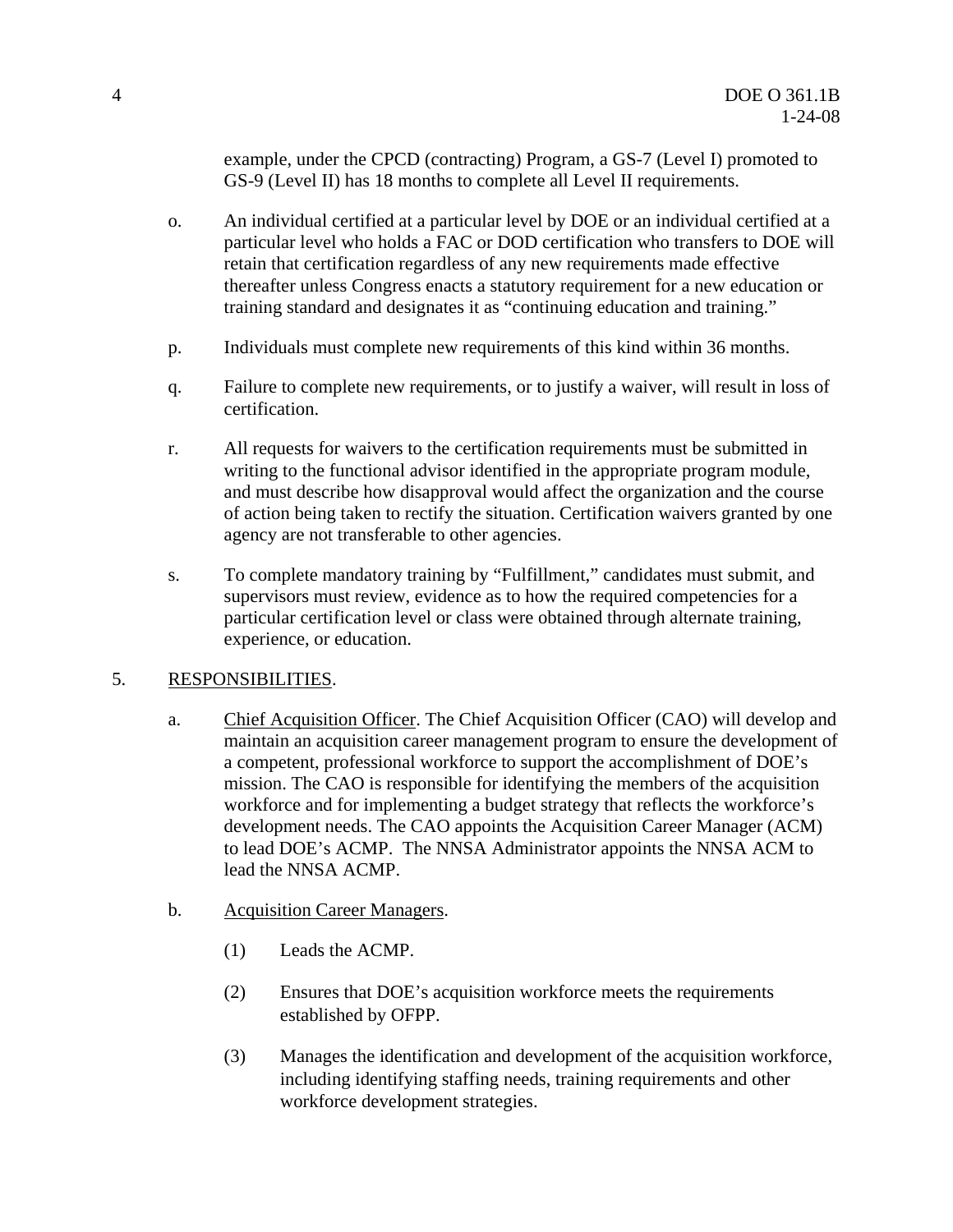- (4) Proposes to the CAO an annual budget for the development of the acquisition workforce.
- (5) Provides coordinated input to the CAO and Chief Human Capital Officer regarding short and long term human capital strategic planning for training, competency fulfillment, career development, accession, recruitment and retention, and other facets of human capital management affecting the acquisition workforce.
- (6) Ensures that the policies and procedures for workforce management are consistent with those established by OFPP.
- (7) Coordinates with agency functional advisors to ensure fulfillment of OFPP requirements.
- (8) Recommends to the Senior Procurement Executive waivers to the GS-1102 education and training provisions for GS-1102s.
- (9) Maintains and manages consistent DOE-wide data on those in the acquisition workforce in the Acquisition Career Management Information System (ACMIS).
- c. Senior Procurement Executive (SPE). The appropriate DOE and NNSA SPE shall ensure that members of the acquisition workforce under their cognizance are certified to the career levels appropriate to the grades they occupy or to their responsibilities in accordance with this Order.
- d. Functional Advisors (FAs).
	- (1) Review curriculum requirements, class allocations, quotas, student attendance, priorities, and resources provided by the ACM for the career field under their cognizance and provide a written evaluation which includes findings and recommendations for improvement to the ACM;
	- (2) Provide advice and guidance to the ACM on education, training, and experience required for acquisition positions;
	- (3) Approve certification waiver requests; and
	- (4) Recommend to the ACM changes in the certification curriculum.
- e. Subject Matter Experts.
	- (1) Recommend career development policy.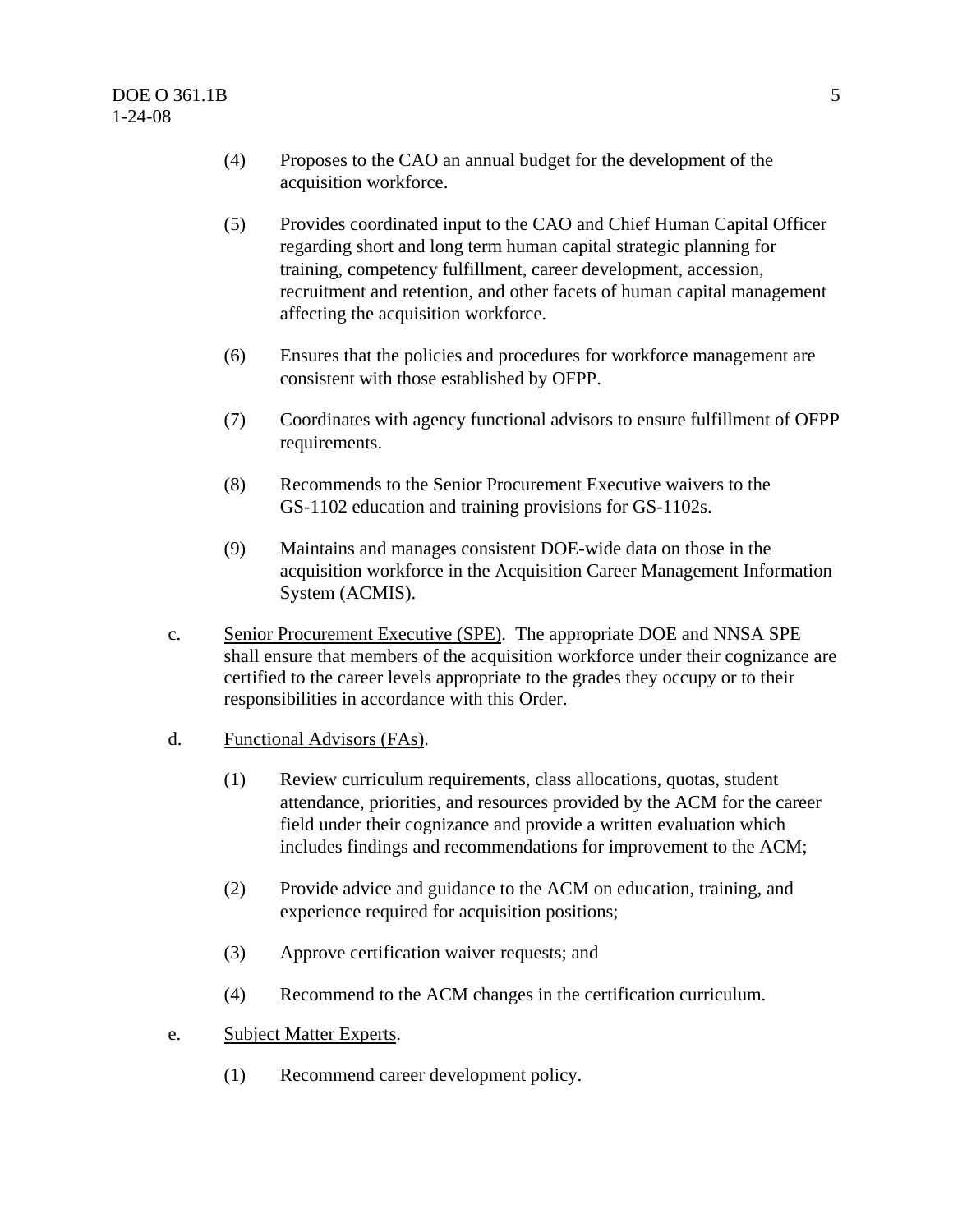- (2) Ensure workforce members are certified to the required levels under their respective career development modules.
- (3) Manage development of the career development core curriculum.
- (4) Identify critical acquisition-related duties and tasks in which, at a minimum, acquisition career employees must be competent to perform at full performance grade levels.
- (5) Approve the completion of requirements and attainment of competencies established in their respective career development modules.
- (6) Track the certification status of members, providing the ACM with quarterly updates of training, developmental assignments, and certification status.
- (7) Ensure training and certification records are accumulated and maintained in the ACMIS and auditable files.
- (8) Track workforce members' career paths to ensure training, developmental activities, and developmental experiences are being provided and used in a manner consistent with their respective career development programs.
- (9) Track and report performance measures as identified and required by senior management.
- (10) Provide notification to members and their supervisors who fail to attain certification.
- (11) Review quarterly reports on CL/CE status and provide 90-day notification to members and their supervisors of pending revocation of certifications when CL/CE requirements for maintaining certification are not met.
- (12) Unless extenuating circumstances such as illness or military service prevent a workforce member from obtaining the required CL/CE, recommend to the ACM that the workforce member's certification be revoked after the 90-day notification period has been exceeded without appropriate remedial action, and notify the workforce member's supervisor that the certification has been revoked.
- (13) Review requests for recertification after revocation of certification. (Note: Individuals must successfully complete any requirements of the curriculum in effect at the time they apply for recertification and the CL/CE requirements contained in each program module before applying for recertification.)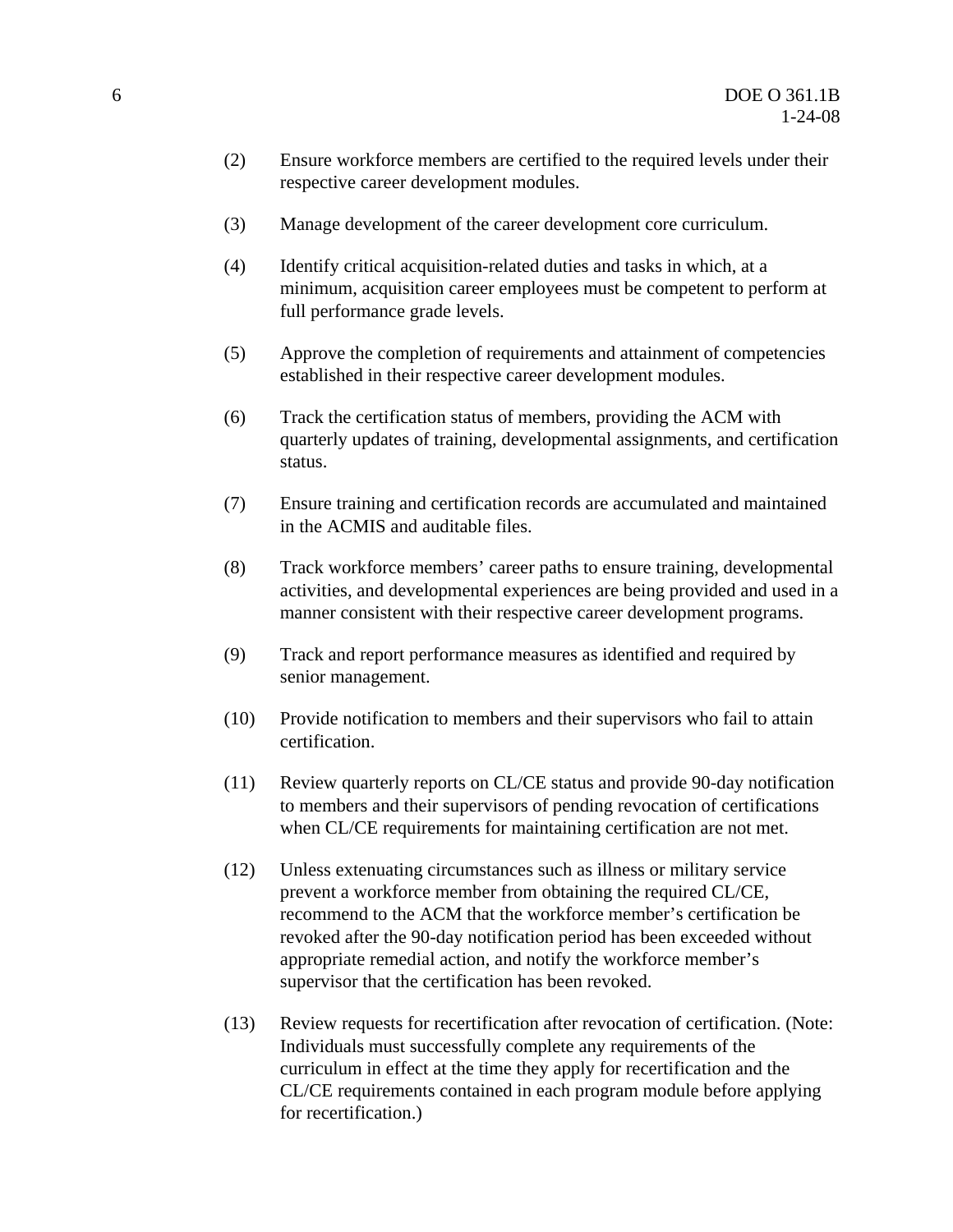- (14) Review and evaluate the equivalency of external certifications submitted by workforce members.
- f. Headquarters and Field Element Managers.
	- (1) Identify training needs, provide funding for training, and create plans for acquisition workforce members' development consistent with site mission needs, and submit workforce development plans to the ACM on an annual basis.
	- (2) Create plans for development of individual acquisition workforce members consistent with site- and program-mission strategic needs.
	- (3) Ensure acquisition workforce members develop and implement Individual Development Plans (IDPs) in accordance with this Order and DOE O 360.1B, *Federal Employee Training Manual,* dated 10-11-01.
	- (4) Ensure that holders of Government purchase cards meet the training requirements for the purchase card authority they hold. Guidance on training is required in the ACMP Handbook.
	- (5) Budget for and set aside appropriate funds for required training of acquisition workforce members and payment of retention allowances to acquisition workforce members to the extent possible.
	- (6) Provide funding on a per-student basis for mandatory courses in accordance with the contracts and agreements with the training sources approved by the ACM.
	- (7) Conduct continuous structured analysis of future acquisition skills needed to support planned or emerging program needs.
	- (8) Periodically assess current and projected workforce skills to ensure that a strategic skills imbalance does not occur; identify any skill gaps, and plan development strategies accordingly to ensure the latest acquisition policies, approaches, and techniques are not overlooked.
	- (9) Conduct annual demographic studies of grade, education, certification level, age, and retirement eligibility to identify trends and workforce composition to support mission.
	- (10) Ensure training and CL/CE requirements are satisfied in a timely manner to maintain certifications.
	- (11) Reassign workforce members to duties not requiring certification when their certifications are revoked for failure to obtain CL/CE.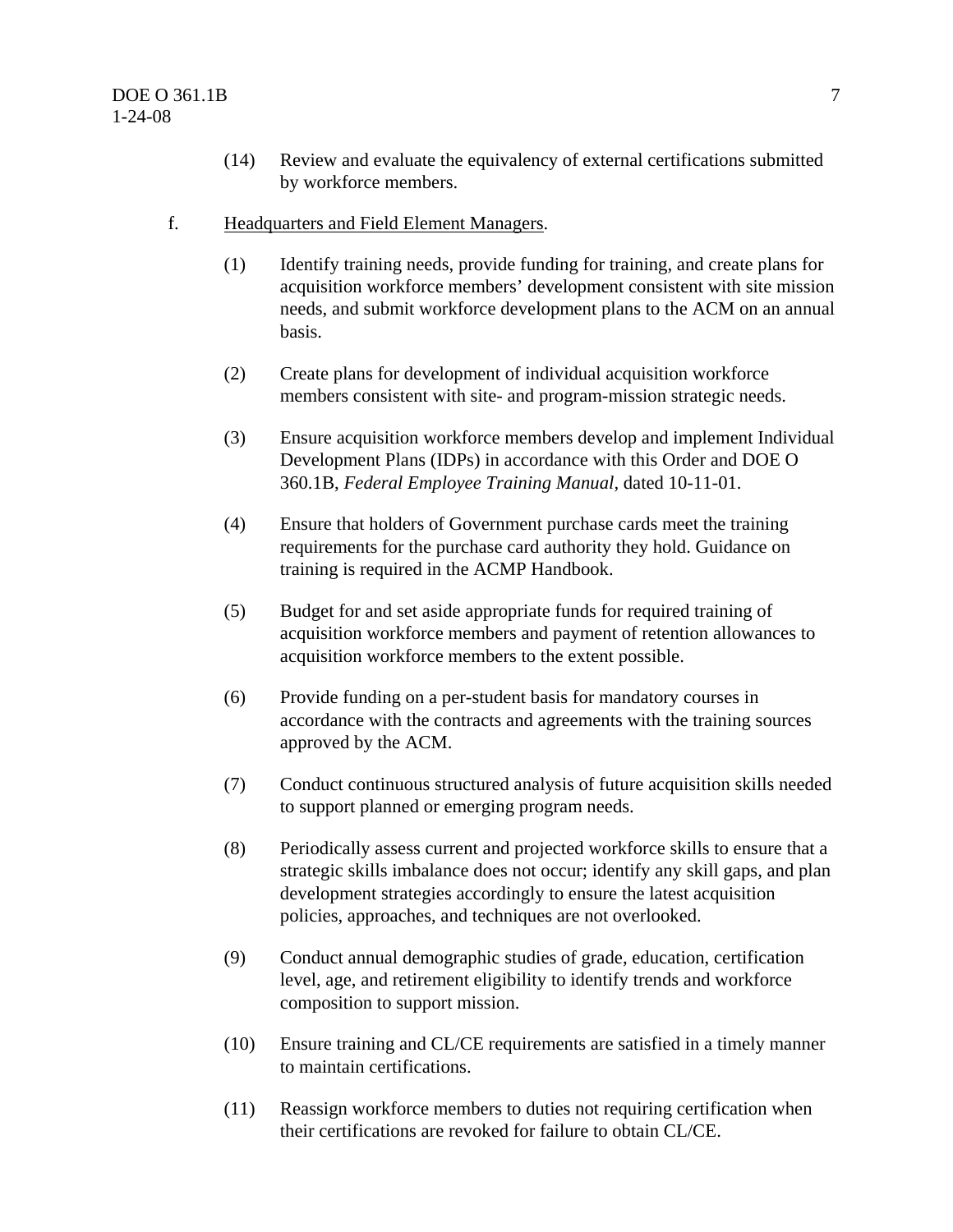- g. Acquisition Professionals.
	- (1) Prepare and periodically update IDPs with the assistance and counsel of supervisors.
	- (2) Submit requests for CL/CE, external certification, and other equivalency for approval by FAs.
	- (3) Meet all requirements for certification at their current levels.
- 6. REFERENCES.
	- a. OFPP Policy Letter 92-3, "Procurement Professionalism Program Policy— Training for Contracting Personnel," dated 6-24-92, establishes policies and a Government-wide standard for skill-based training for the Federal acquisition workforce. The OFPP policy letter also establishes a set of contracting competencies and requires contracting professionals to complete course work and related on-the-job training to attain an appropriate level of skill in each contract management duty.
	- b. OFPP Policy Letter 05-01, Developing and Managing the Acquisition Workforce, establishing the government-wide framework for creating a federal acquisition workforce with skills necessary to deliver best value supplies and services, find the best business solutions, and provide strategic business advice to accomplish agency missions.
	- c. OFPP Policy Letter 06-01, Federal Acquisition Certification in Contracting Program, established the Federal Acquisition Certification in Contracting, and the requirements for education, training, and experience for those seeking a Federal Certification in Contracting.
	- d. OFPP Policy Letter 97-01, "Procurement System Education, Training, and Experience Requirements for Acquisition Personnel," dated 9-12-97, implements Public Law 104-106.
	- e. Public Law (P.L.) 108-136, the Services Acquisition Reform Act (SARA) of 2003, defines acquisition to include, among traditional contracting functions, requirements definition, measurement of contract performance, and technical and management direction.
	- f. FAR 1.603-1 links the selection and appointment of contracting officers to OFPP standards that require skill-based training for contracting and purchasing duties.
	- g. P.L.104-106, the Clinger-Cohen Act of 1996, also known as the Federal Acquisition Reform Act (FARA), amended the OFPP Act (Section 4307); expanded OFPP responsibility to include establishing education, training, and experience requirements for civilian agencies, comparable to those established for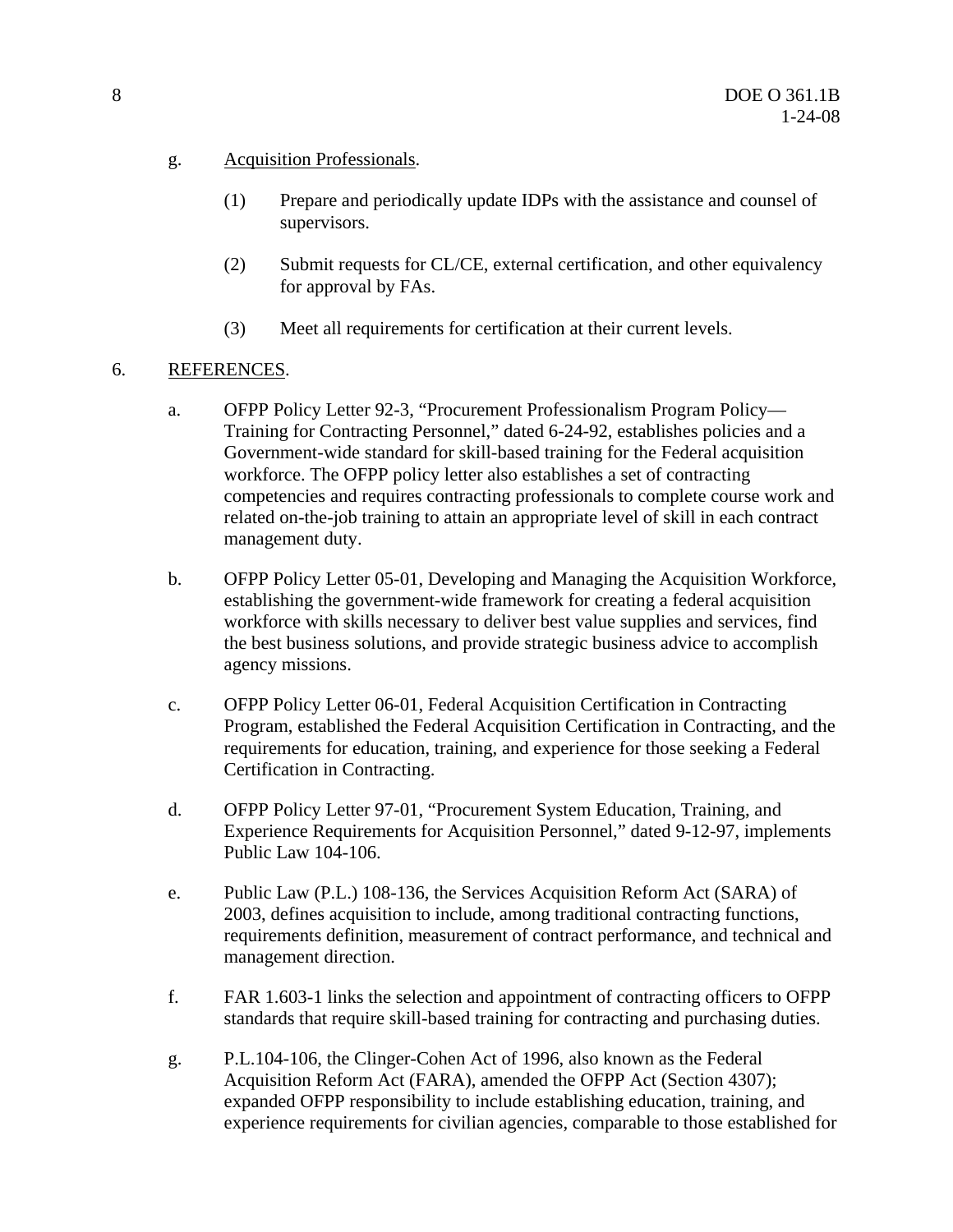the Department of Defense in 1991 by the Defense Acquisition Workforce Improvement Act; established a new Section 37 of the OFPP Act; and strengthened the statutory responsibility of the director of OFPP.

- h. The National Performance Review directed the Federal Government to establish a well-trained, professional, procurement workforce to keep pace with the demands of an increasingly complex procurement process.
- i. Executive Order (E.O.) 12931, OFPP Policy Memorandum, dated October 13, 1994, "Federal Procurement Reform," underscores the Administration's approach to procurement management and requires Agencies to establish career education programs for procurement professionals.
- j. The OECM Web site at http://oecm.energy.gov provides information on the PMCDP.
- k. The OPAM professionals Web site, at http://management.energy.gov/project\_management.htm.
- l. The Defense Acquisition University Web site, at www.dau.mil, provides information on course equivalencies.
- m. The Federal Acquisition Institute Web site, at www.fai.gov, provides information on available online courses.
- n. DOE M 360.1-1B, *Federal Employee Training Manual*, dated 10-11-01.
- o. Acquisition Career Management Program Handbook, First edition, January 2007 (online at http://management.energy.gov/policy\_guidance/procurement\_acquisition.htm).

#### 7. DEFINITIONS.

- a. Accredited courses. Those that are approved by DOE as providing a specific body of knowledge.
- b. Acquisition. The planning, design, development, testing, contracting, production, logistics support, and disposal of systems, equipment, facilities, supplies, or services that are intended for use in, or support of, DOE missions.
- c. Acquisition Career Managers (ACM). The individuals appointed to lead the Acquisition Career Management Program. The ACM for DOE is the Director, Acquisition Career Development Program within the Office of Procurement and Assistance Management. For NNSA, the ACM is the Deputy Director, Office of Acquisition and Supply Management.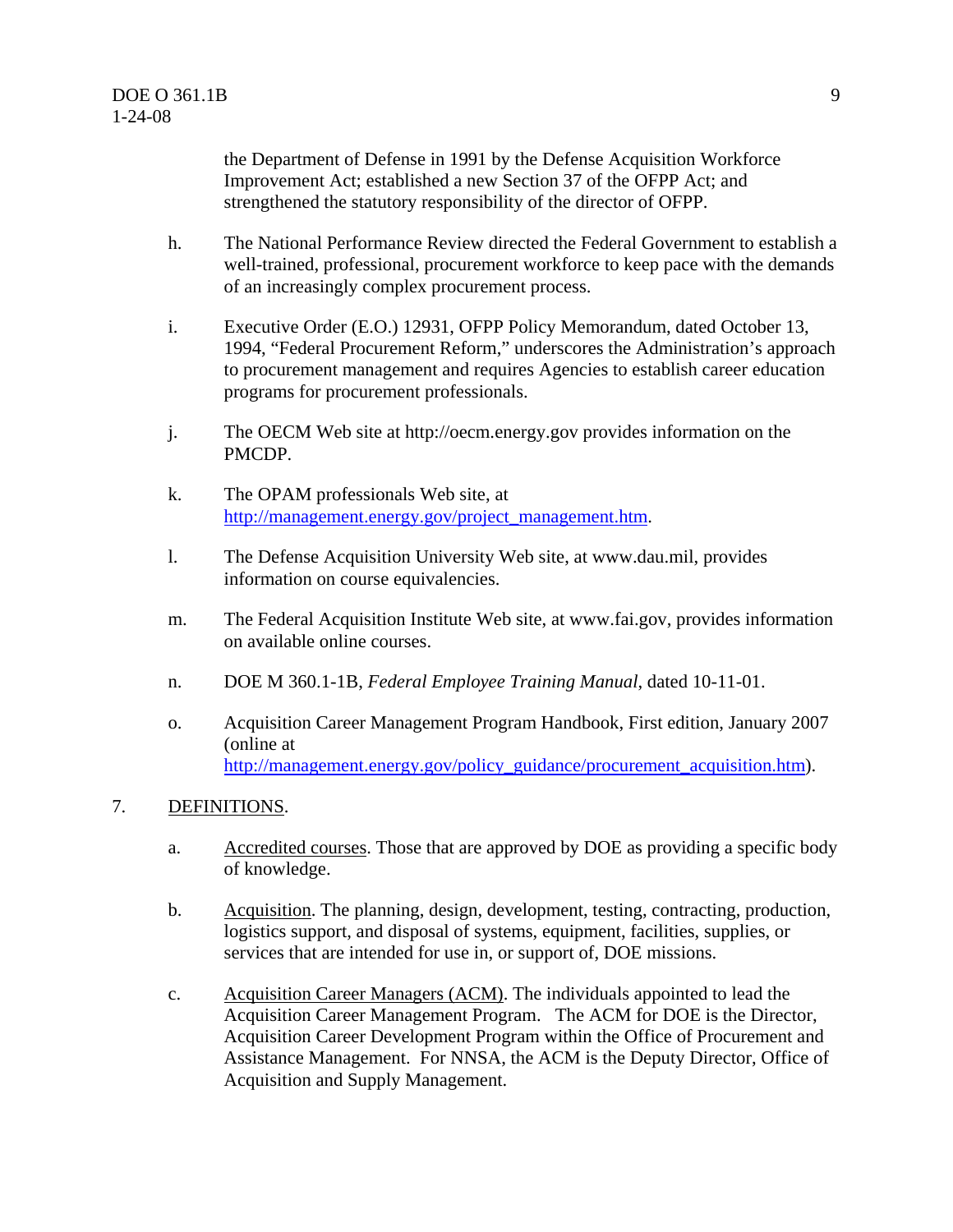- d. Acquisition Career Development (ACD) Program. A subset of the Acquisition Career Management Program (ACMP) consisting of certification or training programs for contracting, purchasing, financial assistance, contracting officer warrants, contracting officers' representatives, and personal property managers.
- e. Acquisition Career Management Information System (ACMIS). A government-wide system developed under the oversight of the Federal Acquisition Institute (FAI) to fulfill the requirement to collect acquisition workforce data.
- f. Acquisition Career Management Program (ACMP). The professional development program aimed at training a competent, professional workforce to support the accomplishment of DOE's mission.
- g. Acquisition experience. That which is gained while assigned to an acquisition position; includes cooperative education and other developmental assignments and employment in acquisition positions and inside and outside DOE.
- h. Acquisition positions. Those with duties that fall in an acquisition category in both Headquarters and field organizations.
- i. Acquisition position categories. Subset positions such as purchasing, contracting, financial assistance, personal property management, project management, program management, contractor human resource management, and contracting officers and contracting officer representatives.
- j. Acquisition workforce. Permanent employees who occupy positions in contracting, purchasing, financial assistance, property management, project management, program management, contractor human resource management, contracting officers, and contracting officer representatives, consistent with the statutory intent of P.L. 104-106.
- k. Career development. The professional development that integrates the capabilities, needs, interests, and aptitudes of employees in acquisition positions through a planned, organized, and systematic method of training and development designed to meet organizational objectives; a combination of work assignments, job rotation, training, education, and self-development programs.
- l. Career levels. Categories of education, training, and experience standards that provide a framework for potential progression in a career field.
- m. Career path. The range of opportunities at each career level and the optimum route for vertical and horizontal progression in a career field.
- n. Certification. The process through which it is determined that an individual meets mandatory training, experience, and education requirements established for an acquisition career level.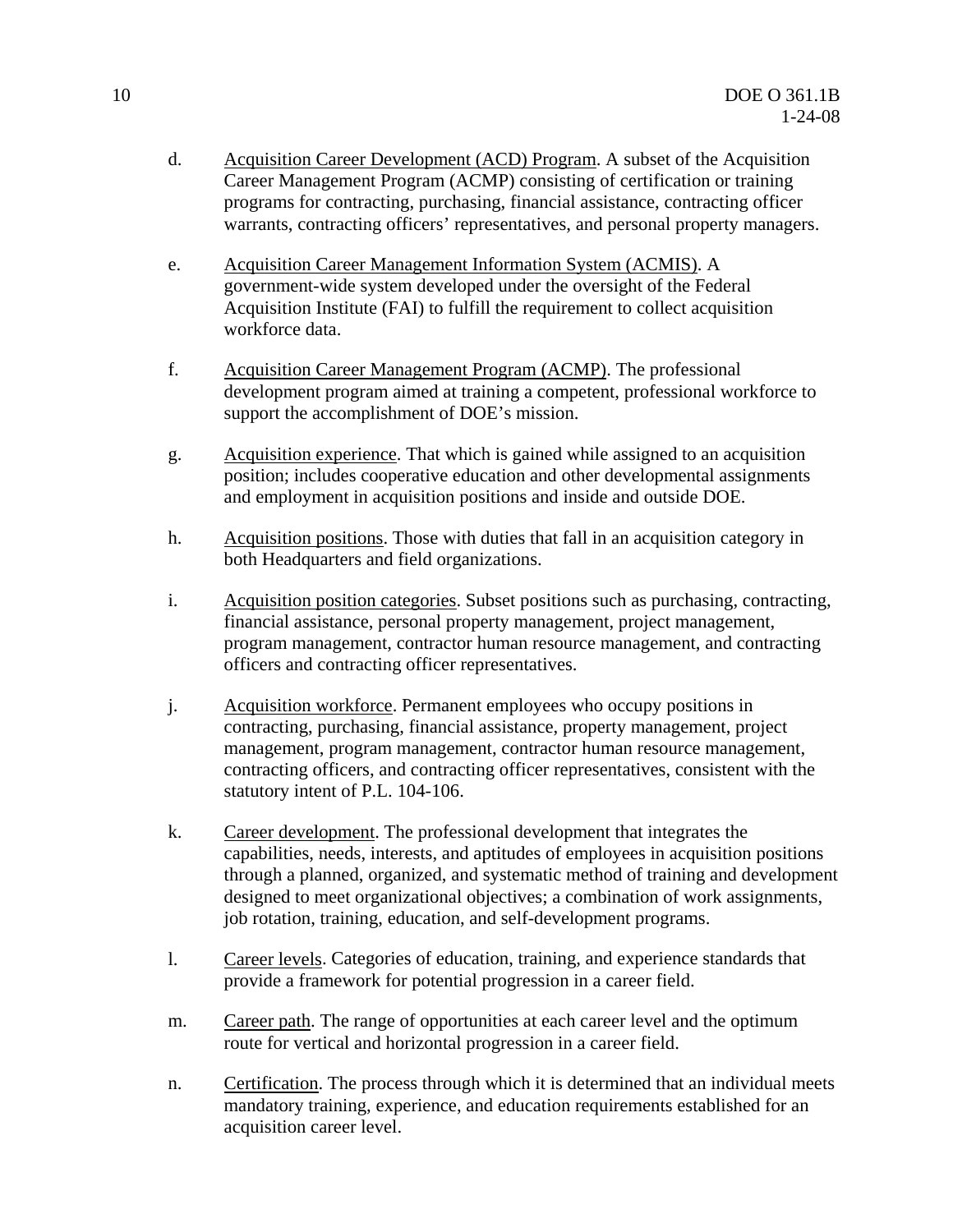- o. Certification program. A structured program of education, training, and experience that provides a framework for attaining career levels commensurate with positions in the acquisition field.
- p. Chief Acquisition Officer. The individual designated by the Secretary of Energy who is responsible for management of the acquisition system of the executive agency.
- q. Corporate Human Resource Information Service/Employee Self-Service (CHRIS/ESS). An automated Web-based system that enables DOE Federal employees to use the Internet to view and/or update personal, payroll, and training information.
- r. Continuous learning/continuing education (CL/CE). Education, training, and opportunities to improve, maintain, or to learn new skills (e.g., rotational assignments, traditional classroom training, professional association meetings, or seminars).
- s. Core courses. Classes taught by approved trainers and required as part of the core curriculum.
- t. Core curriculum. A course of study comprising specific courses required to attain a certification level.
- u. Defense Acquisition University (DAU). A consortium of Department of Defense education and training institutions and organizations providing DOE-/NNSA-prescribed acquisition courses for certification.
- v. Director, Acquisition Career Development Program. The Headquarters manager responsible for managing the ACD Program and acts as functional advisor for contracting, purchasing, financial assistance, contracting officer warrants, contracting officers representatives, and personal property managers (reports to the DOE ACM).
- w. Elective courses. Units of study that cover functional-specific initiatives or that provide more in-depth coverage than is offered in core courses. Electives are not required for progression to the next higher certification level.
- x. Equivalent course. One that has been determined by the ACM to contain the level of knowledge that would enable individuals who take the course to perform as if they had completed the comparable, designated, mandatory course.
- y. Federal Acquisition Certification (FAC). A program based on Defense Acquisition Workforce Improvement Act requirements for certification at the junior, intermediate, and senior levels that is accepted by all civilian executive agencies as evidence that an employee meets the core education, training and experience requirements, as applicable, for their career field. The FAC is distinct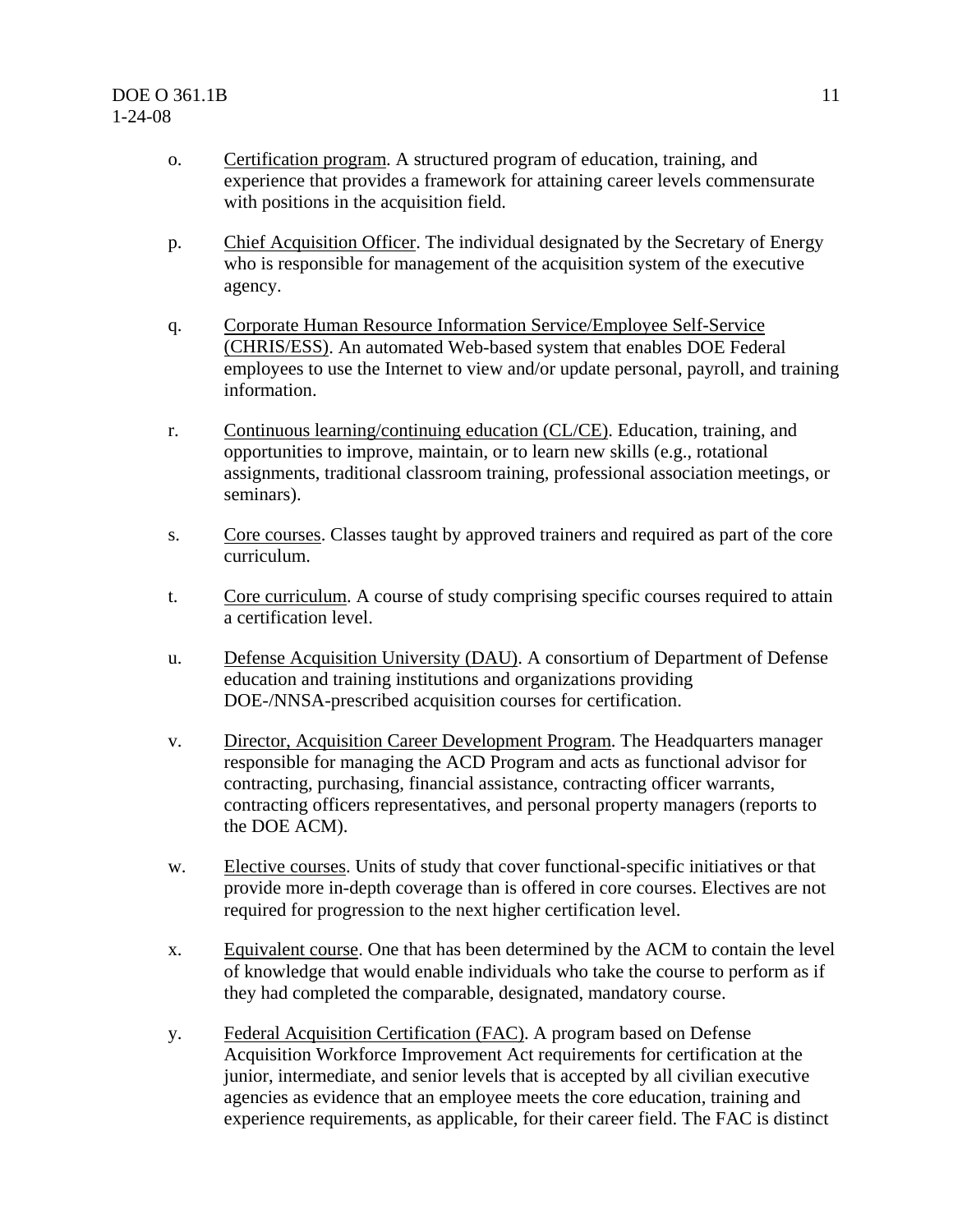from agency-specific certification programs that are not transferable to other agencies.

- z. Federal Acquisition Institute (FAI). A training institution that promotes development of a professional acquisition workforce into effective business leaders.
- aa. Federal project director. An individual responsible for planning, organizing, directing, controlling, and reporting on the status of a capital asset project.
- bb. Field element. DOE area, support, operations, field, and regional offices, or offices located at environmental restoration, construction, or termination sites. Field elements shall include the NNSA Service Center and NNSA Site Offices.
- cc. Field element manager. The DOE employee having overall responsibility for a field element.
- dd. Fulfillment. The process by which acquisition workforce members may satisfy mandatory training requirements based on previous experience, education, and/or alternative training successfully completed and documented based on course competency standards and procedure. Fulfillment may be granted by the FA of the career field upon application on a case-by-case basis.
- ee. Functional Advisor (FA). The Headquarters individual, appointed by the ACM, and delegated responsibility for an organization's career development program for acquisition related functions. For DOE, the FA for contracting, purchasing, financial assistance, Contracting Officers and Contracting Officer's Representatives is the Director, Acquisition Career Development Program, Office of Procurement and Assistance Management (OPAM). For personal property management, the Functional Advisor is the Director, Personal Property Management Division, Office of Resource Management, OPAM. For project management, the FA is the director, Office of Engineering and Construction Management. For NNSA, the FA for all acquisition functions except project management is the deputy director, Office of Acquisition and Supply Management, NNSA. For NNSA Project Management, the FA is the Associate Administrator for Infrastructure and Security, NNSA.
- ff. Functional area. Segments of the acquisition process responsible for a specific area of expertise, such as contracting and purchasing, personal property management, financial assistance, project management, program management, and contractor human resource management.
- gg. Grandfathering. The granting of a certification in a career field by virtue of incumbency. None of the certification programs covered under this Order provide for certification based on grandfathering.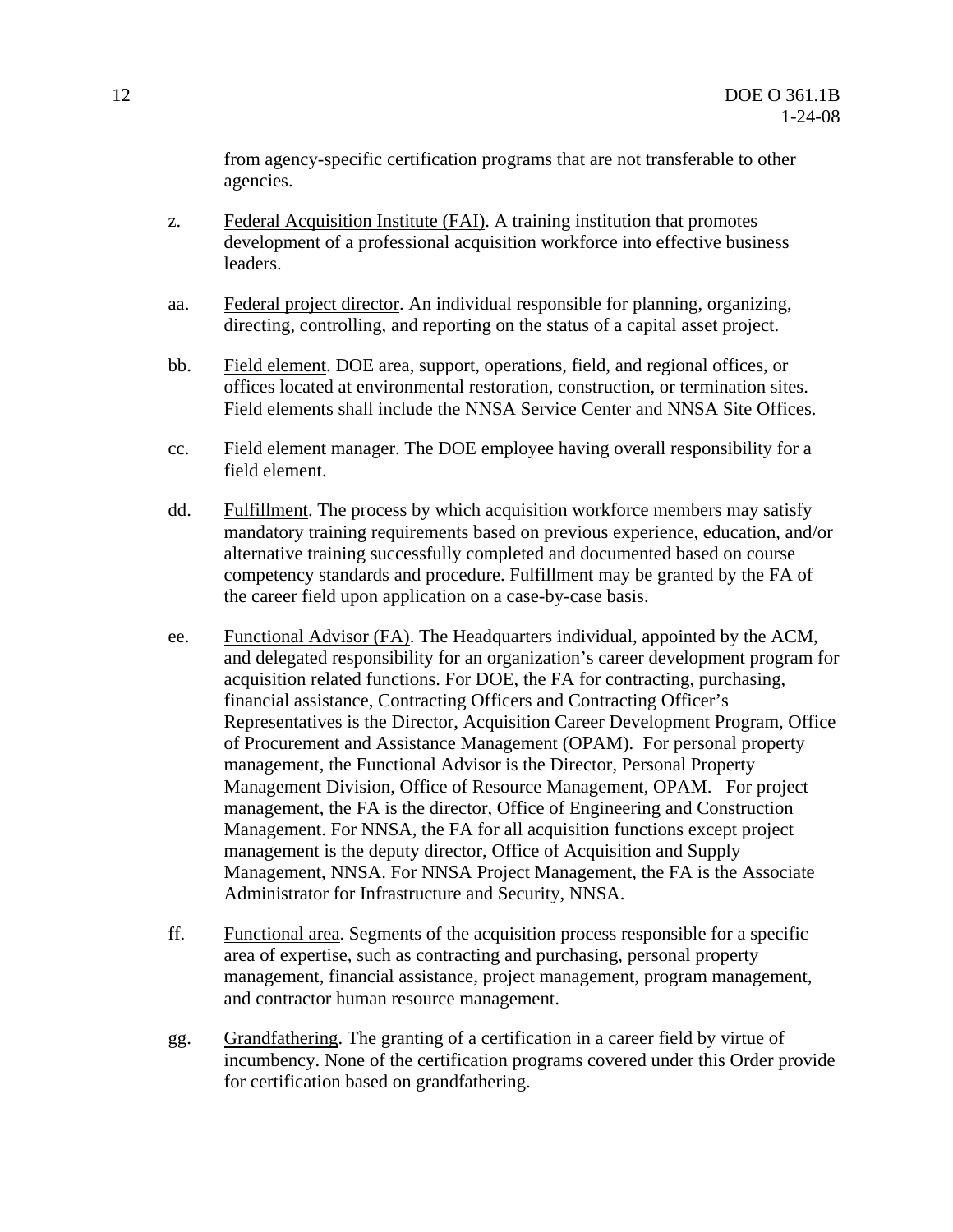- hh. Head of contracting activity. The official designated by the Senior Procurement Executive, with broad delegated authority regarding acquisition functions as required by the Federal Acquisition Regulation and overall responsibility for managing a DOE element.
- ii. Individual development plan. Documented planning for an employee's education, training, and experience needs. It should specify developmental needs as well as those required in support of the career field position. Developing the plan is a joint effort of the employee, supervisor, and possibly other knowledgeable persons in the training and/or acquisition fields.
- jj. Mandatory DOE acquisition course. An approved course of study that meets DOE/NNSA acquisition training requirements for a career level.
- kk. Other Project Costs. Other Project Costs include all project costs that are not identified as Total Estimated costs. Generally, Other Project Costs are costs incurred during the Initiation and Definition Phases for planning, conceptual design, research and development, and during the Execution Phase for startup and operation. Other Project Costs are always operating expense funded.
- ll. Personal property management. The development, implementation, and administration of policies, programs, and procedures for the effective and economical acquisition, receipt, control, storage, issue, use, physical protection, care and maintenance, determination of requirements and maintenance of related operating records, and disposal, as appropriate, for Government personal property exclusive of accounting records.
- mm. Program. An organized set of activities directed toward a common purpose or goal undertaken or proposed in support of an assigned mission area. It is characterized by a strategy for accomplishing definite objectives that identifies the means of accomplishment, particularly in qualitative terms, with respect to workforce, material, and facility requirements. Programs are typically made up of technology-based activities, projects, and supporting operations.
- nn. Project. In general, a unique effort that supports a program mission, having defined start and end points, undertaken to create a product, facility, or system, and containing interdependent activities planned to meet a common objective or mission. Project types include planning and execution of construction, renovation, modification, line items for maintenance and repair, environmental restoration, decontamination and decommissioning efforts, information technology, and large capital equipment or technology development activities. Tasks that do not include the above elements, such as basic research, grants, ordinary repairs, maintenance of facilities, and operations are not considered projects.
- oo. Senior Procurement Executive (SPE). The DOE senior official appointed under the Office of Federal Procurement Policy Act, who is responsible for managing the direction of the Department's procurement system, including implementation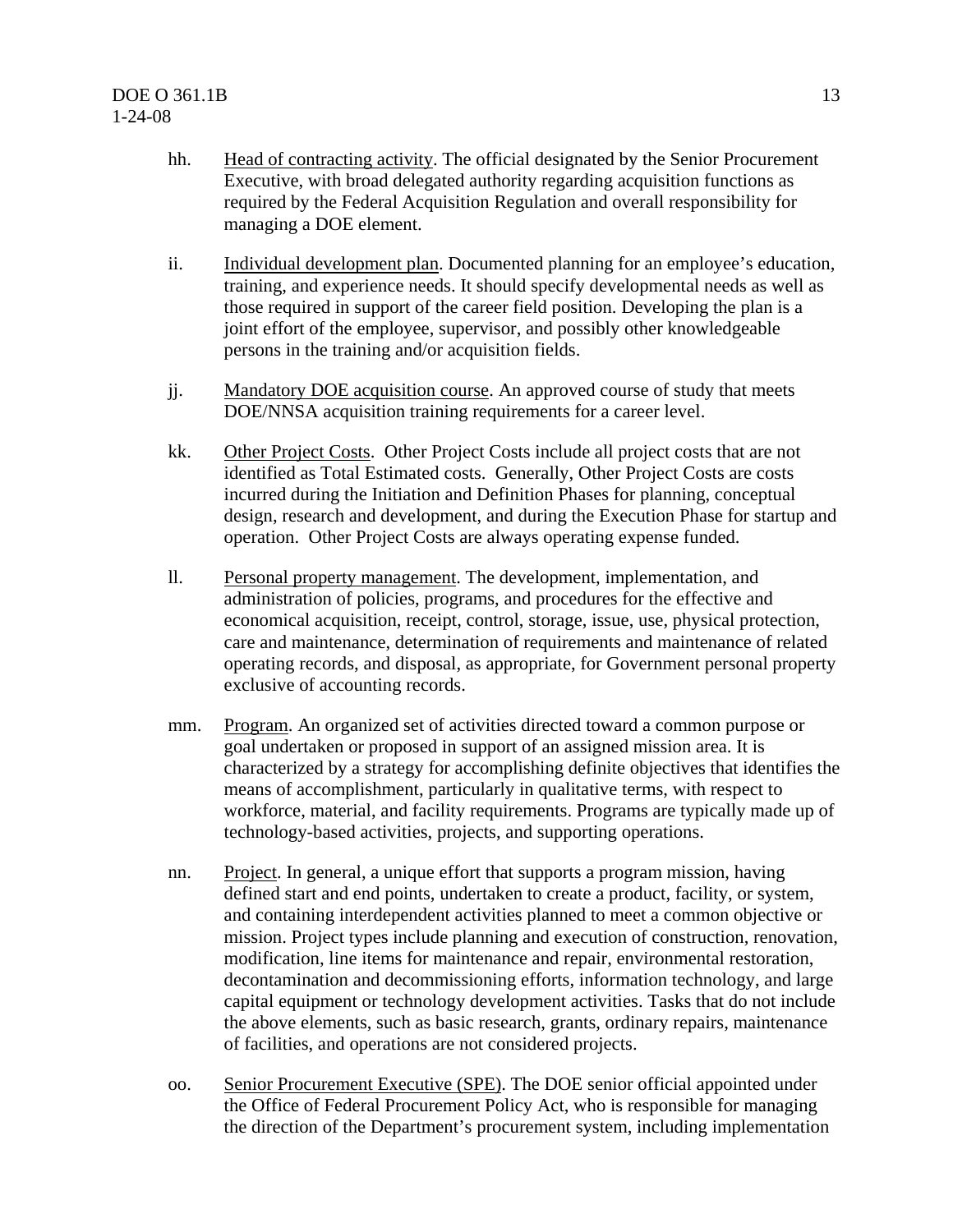of unique procurement policies, regulations, and standards. In DOE, this is the director of the Office of Procurement and Assistance Management. In NNSA, this is the Director of the Office of Acquisition and Supply Management, NNSA.

- pp. Subject matter expert (SME). The Headquarters individual, identified by a functional advisor who is knowledgeable about and competent in a particular functional area.
- qq. Total estimated cost. Total estimated cost includes project costs incurred after CD-1 such as costs associated with the acquisition of land and land rights; engineering, design, and inspection; direct and indirect construction/fabrication; and the initial equipment necessary to place the plant or installation in operation. Total estimated cost may be funded as an operating or capital expense.
- rr. Total project cost. DOE has traditionally identified project costs in two categories (1) total estimated cost, and (2) other project cost. The sum of the total estimated cost and other project costs make up the total project cost. Note: For non-line item projects longer than 5 years (e.g., EM cleanup projects), a "five-year project cost" can be used in lieu of the TPC for purposes of crediting experience, or for determining required certification levels thresholds.
- ss. Waiver. A waiver is an approval to encumber an acquisition position or hold a warrant above the micro purchase threshold without meeting all of the ACMP requirements.
- tt. Warrant. An official certificate of appointment issued to an individual as evidence of authorization to perform or act in accordance with specific written authorities.
- 8. NECESSITY FINDING STATEMENT. In compliance with Sec. 3174 of P.L. 104-201 (50 USC 2584 note), DOE hereby finds that this Order is necessary for the protection of human health and the environment or safety, fulfillment of current legal requirements, and conduct of critical administrative functions.
- 9. CONTACT. Questions concerning this directive should be addressed to the Acquisition Career Management Program Office at 202-287-1666.

BY ORDER OF THE SECRETARY OF ENERGY:

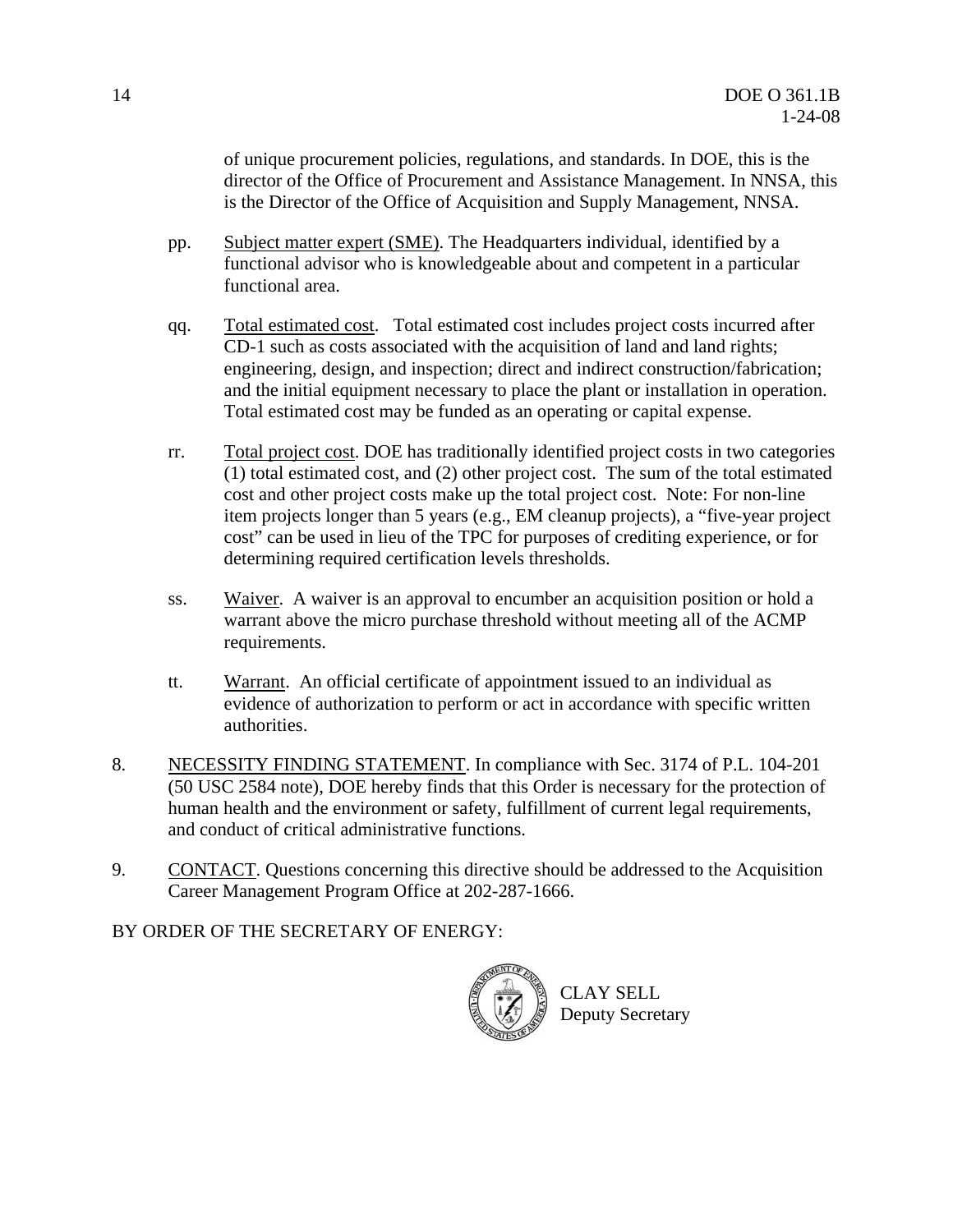### **CONTENTS**

| 1. |                                                                  |  |  |  |
|----|------------------------------------------------------------------|--|--|--|
| 2. |                                                                  |  |  |  |
| 3. |                                                                  |  |  |  |
| 4. |                                                                  |  |  |  |
| 5. |                                                                  |  |  |  |
| 6. |                                                                  |  |  |  |
| 7. |                                                                  |  |  |  |
| 8. |                                                                  |  |  |  |
| 9. |                                                                  |  |  |  |
|    | CHAPTER I. CONTRACTING AND PURCHASING CAREER DEVELOPMENT PROGRAM |  |  |  |
|    |                                                                  |  |  |  |
| 1. |                                                                  |  |  |  |
| 2. |                                                                  |  |  |  |
| 3. | CONTRACTING AND PURCHASING CERTIFICATION PROGRAM 1-1             |  |  |  |
| 4. |                                                                  |  |  |  |
| 5. | CONTINUOUS LEARNING (CL)/CONTINUING EDUCATION (CE)  1-3          |  |  |  |
| 6. | PROMOTIONS AND CONTRACTING OFFICER WARRANTS  1-4                 |  |  |  |
| 7. | RELATION TO OTHER ACQUISITION WORKFORCE PROGRAMS  1-4            |  |  |  |
| 8. | FEDERAL ACQUISITION CERTIFICATION-CONTRACTING 1-4                |  |  |  |
|    | CHAPTER II. PERSONAL PROPERTY MANAGEMENT CAREER DEVELOPMENT      |  |  |  |
|    |                                                                  |  |  |  |
| 1. |                                                                  |  |  |  |
| 2. |                                                                  |  |  |  |
| 3. | PERSONAL PROPERTY MANAGEMENT CAREER DEVELOPMENT                  |  |  |  |
|    |                                                                  |  |  |  |
| 4. |                                                                  |  |  |  |
| 5. | CONTINUOUS LEARNING (CL)/CONTINUING EDUCATION (CE)  II-1         |  |  |  |
|    |                                                                  |  |  |  |
|    | CHAPTER III. FINANCIAL ASSISTANCE CAREER DEVELOPMENT PROGRAM     |  |  |  |
|    |                                                                  |  |  |  |
| 1. |                                                                  |  |  |  |
| 2. |                                                                  |  |  |  |
| 3. |                                                                  |  |  |  |
| 4. |                                                                  |  |  |  |
| 5. | CONTINUOUS LEARNING (CL)/CONTINUING EDUCATION (CE)  III-2        |  |  |  |
| 6. | RELATION TO OTHER ACQUISITION WORKFORCE PROGRAMS  III-2          |  |  |  |
|    | CHAPTER IV. PROJECT MANAGEMENT CAREER DEVELOPMENT PROGRAM        |  |  |  |
|    |                                                                  |  |  |  |
| 1. |                                                                  |  |  |  |
| 2. |                                                                  |  |  |  |
| 3. |                                                                  |  |  |  |
| 4. |                                                                  |  |  |  |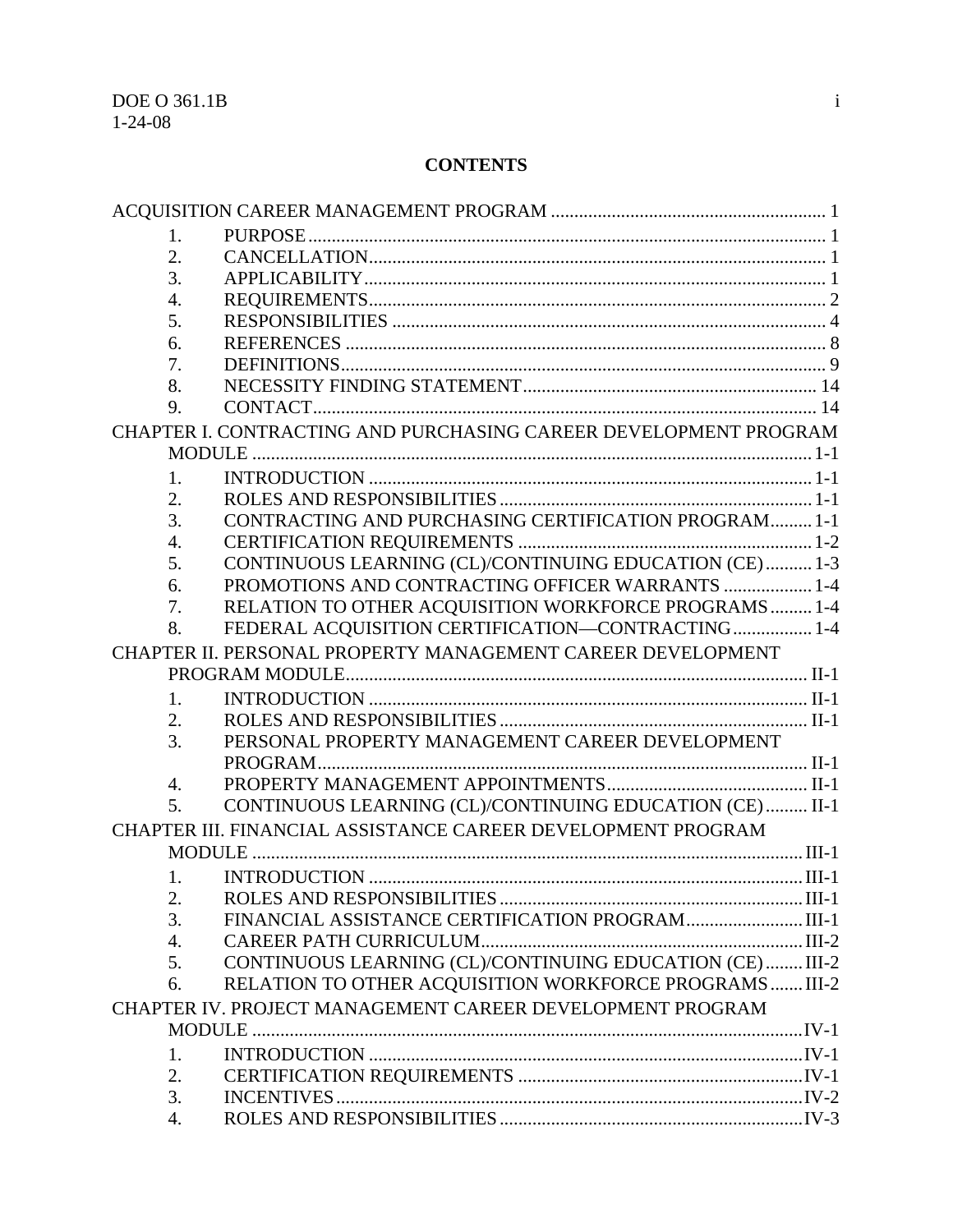| 5.               | CONTINUOUS LEARNING (CL)/CONTINUING EDUCATION (CE)IV-8            |  |
|------------------|-------------------------------------------------------------------|--|
| 6.               |                                                                   |  |
| 7.               | RELATION TO OTHER ACQUISITION WORKFORCE PROGRAMS 9                |  |
|                  | CHAPTER V. CONTRACTING OFFICER/CONTRACTING OFFICER REPRESENTATIVE |  |
|                  |                                                                   |  |
|                  |                                                                   |  |
| 2.               |                                                                   |  |
| 3.               |                                                                   |  |
| $\overline{4}$ . |                                                                   |  |
| 5.               | CONTINUOUS LEARNING (CL)/CONTINUING EDUCATION (CE)  V-2           |  |
| 6.               | CONTRACTING OFFICER WARRANT REQUIREMENTS  V-3                     |  |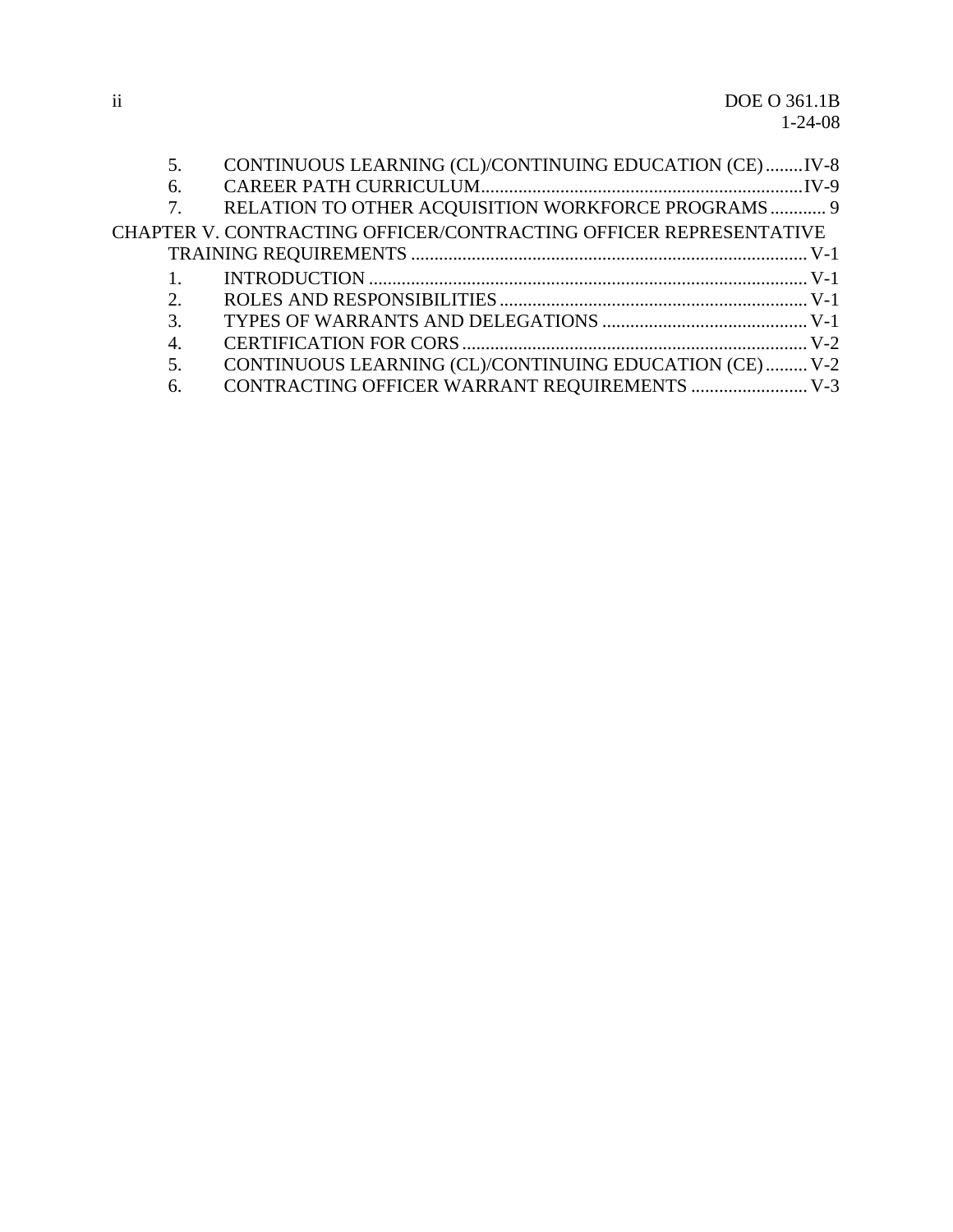#### **CHAPTER I. CONTRACTING AND PURCHASING CAREER DEVELOPMENT PROGRAM MODULE**

- 1. INTRODUCTION. The intent of the Contracting and Purchasing Career Development (CPCD) Program under the Acquisition Career Management Program (ACMP) is to establish performance expectations to increase contracting/purchasing personnel efficiency and effectiveness on the job and potentially enhance personnel opportunities in the job market.
- 2. ROLES AND RESPONSIBILITIES. Within DOE, overall responsibility for the CPCD Program rests with the senior procurement executive (SPE). The day-to-day management, including design and content of the curriculum and administration of the program, has been delegated to the Director, Acquisition Career Development (ACD) Program. Within NNSA, that responsibility is assigned to the NNSA SPE and organizational management has been delegated to the Deputy Director, Office of Acquisition and Supply Management, who serves as the NNSA ACM.

Procurement professionals are responsible for their own career progression and development in conjunction with supervisory career guidance and opportunities presented for career growth. In planning their careers, individuals should actively seek training and growth opportunities. They should also consider requesting increasingly difficult and challenging assignments, entering mentoring relationships, becoming involved with professional societies, seeking education and training outside the CPCD curriculum, and taking other courses offered by DOE.

3. CONTRACTING AND PURCHASING CERTIFICATION PROGRAM. Established proficiency levels are defined below.

| <b>1102 Series Certification Levels</b> | Grade               |
|-----------------------------------------|---------------------|
| Level I—Entry                           | GS-05 through GS-07 |
| Level II-Intermediate                   | GS-09 through GS-12 |
| Level III-Advanced                      | GS-13 and above     |
| <b>1105 Series Certification Levels</b> | Grade               |
| Level I-Entry                           |                     |
|                                         | $GS-05$             |
| Level II-Intermediate                   | GS-06 through GS-08 |

**Certification Levels for Contracting (1102) and Purchasing (1105) Personnel** 

The following guidelines describe what is expected of contracting and purchasing personnel at each career level.

a. Level I—Entry -level training requirements are designed to establish fundamental qualifications and expertise in an individual's job series or career field. Development at the entry level lays the foundation for career progression and prepares qualified and motivated personnel for positions of increasing responsibility.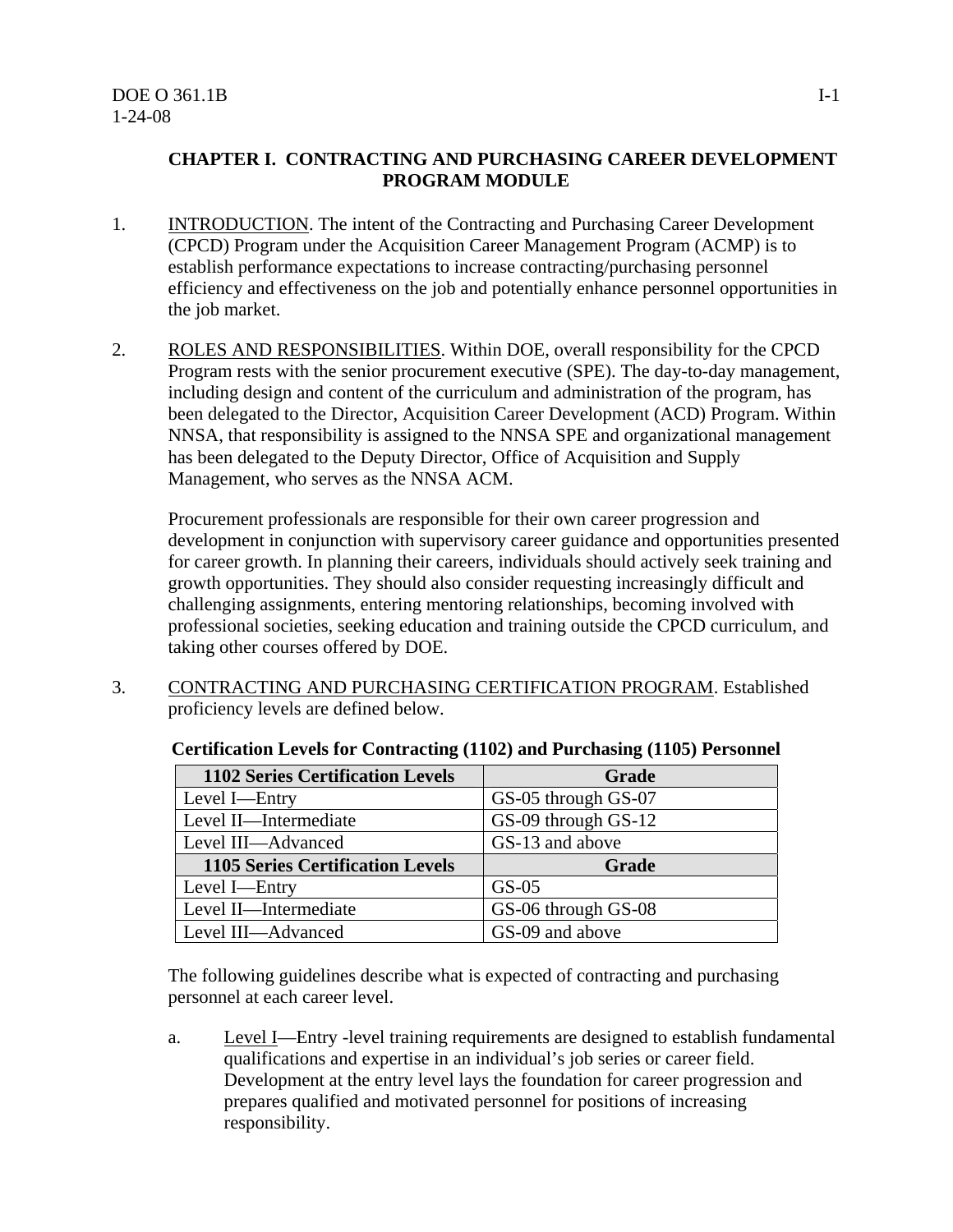At the entry level, trainees should be exposed to fundamental procurement procedures and the roles of various support functions, such as pricing, property administration, quality assurance, etc. In addition to participation in education and training courses, it is extremely beneficial to rotate new trainees through structured, on-the-job assignments among a variety of functional offices.

- b. Level II—The intermediate level emphasizes specialization. Development continues, including on-the-job rotational assignments, but the length of time an individual spends in each position generally increases. While specialization is emphasized at the beginning of this level, the individual should later begin to broaden his/her background and gain more general expertise in the overall process of his/her career field. Development of the generalist normally involves establishing a good foundation of experience in the employee's primary specialty, followed by lateral movement to a related specialty to broaden the employee's overall expertise and value to the procuring organization and customer.
- c. Level III—The advanced senior level follows completion of mandatory training and education requirements (or equivalents) and advancement through a career that has required in-depth knowledge in his/her functional areas and across the entire acquisition process.

Advanced acquisition education and training become imperative for a more global perspective. The lower-level requirements and courses form the basis for the next progressively higher levels in the ACMP, and the requirements are cumulative.

- 4. CERTIFICATION REQUIREMENTS. The structured approach to training as articulated in the CPCD Program allows employees to demonstrate comprehension and ability to apply course knowledge and skills to analyze and resolve on-the-job performance issues, indicating the desired level of proficiency. The program comprises core (required courses as discussed in the ACMP Handbook) and desired/elective courses.
	- a. Core Curriculumprovides the acquisition community with a knowledge base of the highest quality and provides the student with not only the requisite skills and knowledge but also the widest range of procurement thinking, approaches, and practices, the DOE core courses are necessary at each of the career levels in the CPCD Program. The ACMP Handbook provides a description of the courses.
	- b. Elective Courses. Some desired/elective courses have been identified that cover procurement initiatives or specific areas of procurement requiring more in-depth coverage than is offered in the core courses. Desired/elective courses are designed to improve the qualifications of the acquisition workforce and in many cases lead to accomplishing mandatory standards at a higher level.

Completion of desired/elective courses is not required to progress to the next higher career level. Individuals should choose whether to take desired/elective courses based on their specific interests, needs, and work assignments.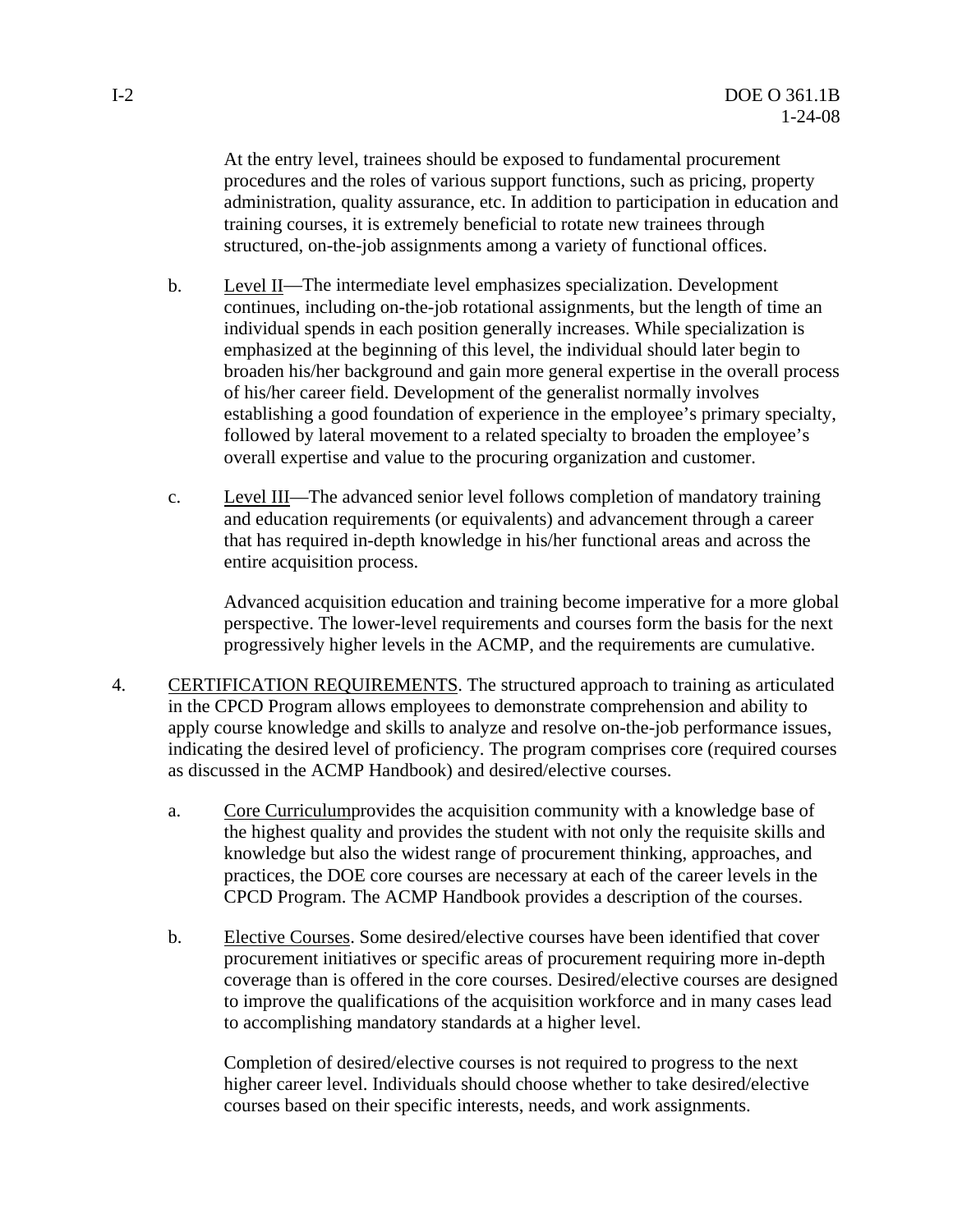#### 5. CONTINUOUS LEARNING (CL)/CONTINUING EDUCATION (CE).

#### a. GS-1102s.

- (1) To remain current in contracting knowledge, skills, and techniques, GS-1102s will obtain 80 hours of CL/CE every 2 years from the date of certification, using October 1 of the second year as the anniversary date of their certification. This may result in some GS-1102s having more than 2 years to obtain their 80 hours, depending on their initial or recertification date, but in no event will a GS-1102 have less than 2 years to obtain their 80 hours of CL/CE. For example, an individual who was certified in January 2005 must obtain 80 hours of CL by October 1, 2007, while a GS-1102 certified in October 2005 will also have until October 1, 2007 to obtain 80 hours.
- (2) Failure to obtain the required CL/CE will result in expiration of the certification. Additionally, a contracting officer's (CO) warrant may be revoked and may result in reassignment to a position not requiring a CO warrant.
- (3) An individual hired from another agency with an FAC-C or DoD certificate will have 2 years from the date certified by the previous agency to obtain 80 hours of CL/CE. Failure to do so may result in revocation of the contracting officer's (CO) warrant and may result in reassignment to a position not requiring a CO warrant.
- (4) Failure of those not holding a CO warrant to obtain CL/CE hours may result in reassignment to a position not involving contract management. If an SPE chooses to revoke the warrant for failure to meet the CL/CE requirement, the SPE will direct the head of the contracting activity (HCA) to revoke the warrant.
	- (a) The HCA will notify the warrant holder in writing when the revocation is to be effective, providing enough time to ensure that no unauthorized obligations are made, and how the employee can correct the situation.
	- (b) The warrant holder must acknowledge this notification in writing. The ACMP Handbook provides guidance on what constitutes CL/CE. GS-1102s are required to obtain at least 40 of the 80 hours of CL/CE in one of the targeted tracks identified in the ACMP Handbook.
- b. GS-1105swill also obtain 80 hours of CL/CE every 2 years from the date of certification, using October 1 of the second year as the anniversary date of their certification. This may result in some GS-1105s having more than 2 years to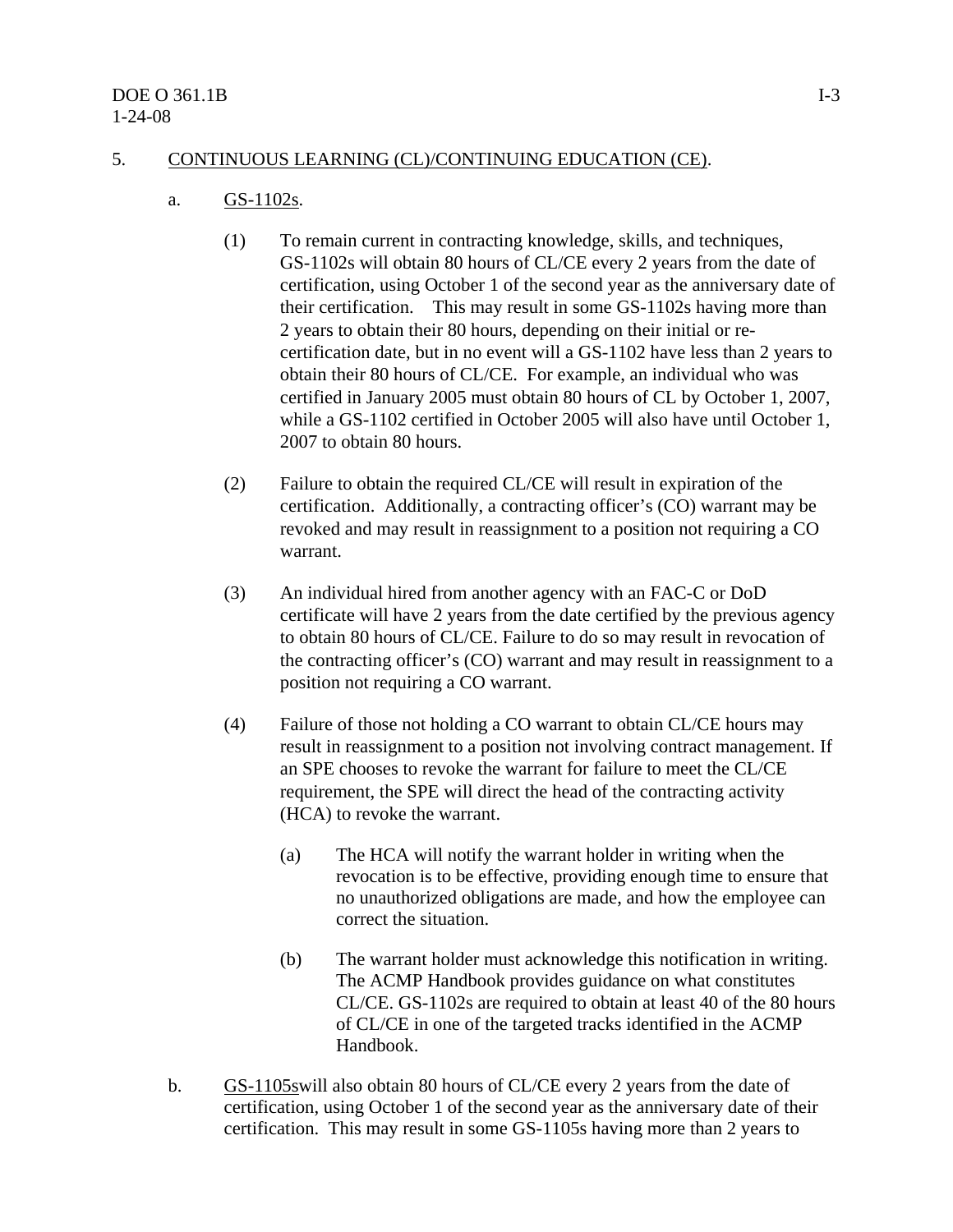obtain their 80 hours, depending on their initial or re-certification date, but in no event will a GS-1105 have less than 2 years. Failure to do so will have the same consequences described in paragraph 5a above. GS-1105s certified to Level III are encouraged to take courses and pursue opportunities leading to certification in contracting to meet their CL/CE requirements. However, purchasing experience will not be counted as contracting experience required to meet the certification requirements for GS-1102s. Additionally, GS-1105s are not required to take courses in the targeted CL/CE tracks.

- 6. PROMOTIONS AND CONTRACTING OFFICER WARRANTS. Contracting and purchasing personnel must understand that promotions or issuances of CO warrants will be contingent upon their meeting certification requirements. Any requested waivers to this requirement must be submitted in writing by the field element manager to the contracting functional advisor for approval by the SPE.
- 7. RELATION TO OTHER ACQUISITION WORKFORCE PROGRAMS. Although the CPCD Program is directed primarily at the career contracting and purchasing employee, other members of the acquisition workforce require acquisition training. For example, DOE's extensive Government purchase card program has resulted in limited procurement authority being delegated to a number of individuals outside the contracting series. DOE's current Contracting Officer Warrant Program (DOE O 541.1B, *Appointment of Contracting Officers and Contracting Officer's Representatives,* dated 4-21-04) provides extensive coverage on the requirements for delegation of procurement authority, including Government purchase card holders. (Chapter V of this Order provides information on training requirements for COs and contracting officer representatives.)
- 8. FEDERAL ACQUISITION CERTIFICATION—CONTRACTING. An individual holding a DOE certification who wants to be issued a FAC-C must submit an application in accordance with the process described in the ACMP Handbook. The applications will be evaluated by the FA and a FAC-C will be issued if all training, education and experience requirements are met.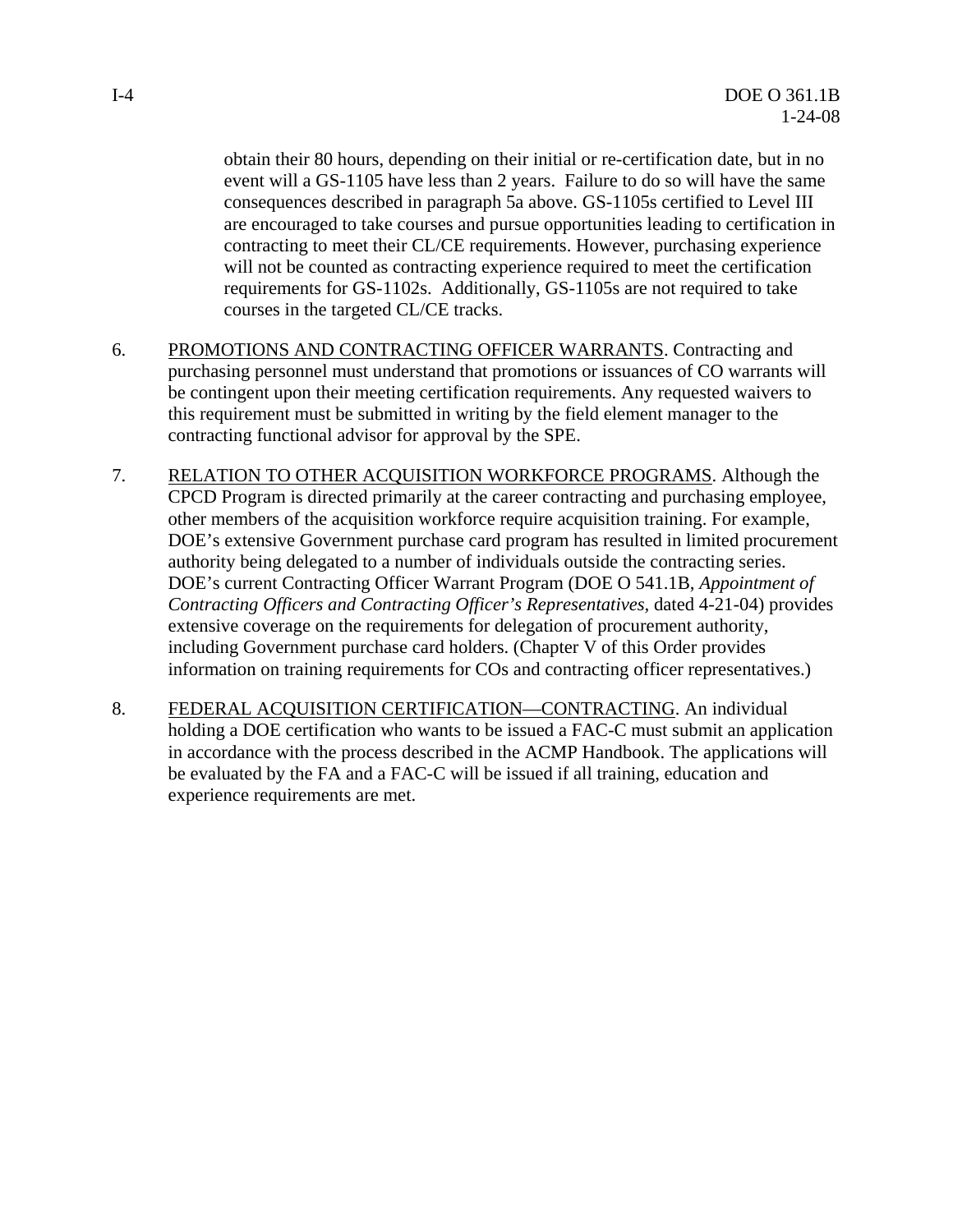#### **CHAPTER II. PERSONAL PROPERTY MANAGEMENT CAREER DEVELOPMENT PROGRAM MODULE**

- 1. INTRODUCTION. Consistent with the intent of Policy Letter 97-01, the Department of Energy (DOE) has identified personal property management as a critical acquisition-related career field. Accordingly, the DOE/National Nuclear Security Administration (NNSA) Personal Property Management Career Development (PPMCD) Program is a mandatory certification program.
- 2. ROLES AND RESPONSIBILITIES. The DOE procurement executive is responsible for implementing the DOE PPMCD Program. The Director, ACD Program, is the functional advisor with responsibility for organizational management of the PPMCD. The director, Personal Property Management Division, Office of Resource Management at DOE Headquarters is designated the subject matter expert for personal property management and is responsible for day-to-day administration and management of the certification program. The NNSA procurement executive is responsible for implementation of the NNSA PPMCD Program within NNSA by delegation from the NNSA Administrator. Functional management, including design and content of curriculum, has been delegated to the deputy director, Office of Acquisition and Supply Management, NNSA HQ, who serves as the NNSA personal property management functional advisor and is responsible for the day-to-day administration and management of the certification program.
- 3. PERSONAL PROPERTY MANAGEMENT CAREER DEVELOPMENT PROGRAM. The PPMCD Program has established three levels of training, each with a core curriculum of personal property management courses. The program will provide the opportunity for employees to apply course knowledge and skills to analyze and resolve on-the-job issues. Completion of core courses in a logical sequence is necessary so that the appropriate level of knowledge is available for performance at a particular level and that later courses can build on the knowledge gained from earlier courses.

| Level $I$ – Entry         | GS-05 through GS-07 |  |  |
|---------------------------|---------------------|--|--|
| Level $II$ – Intermediate | GS-09 through GS-12 |  |  |
| Level III - Advanced      | GS-13 through GS-15 |  |  |

- **CERTIFICATION LEVELS**
- 4. PROPERTY MANAGEMENT APPOINTMENTS. Employees should understand that opportunities for appointments in the career field are limited to employees with the requisite certification unless waived by the procurement executive.
- 5. CONTINUOUS LEARNING (CL)/CONTINUING EDUCATION (CE). To remain current in personal property management knowledge, skills, and techniques, personal property managers will obtain 80 hours of CL/CE every 2 years from the date of certification, using October 1 of the second year as the anniversary date of their certification. This may result in some individuals having more than 2 years to obtain their 80 hours, depending on their initial or re-certification date, but in no event will they have less than 2 years to obtain their 80 hours of CL/CE. For example, an individual who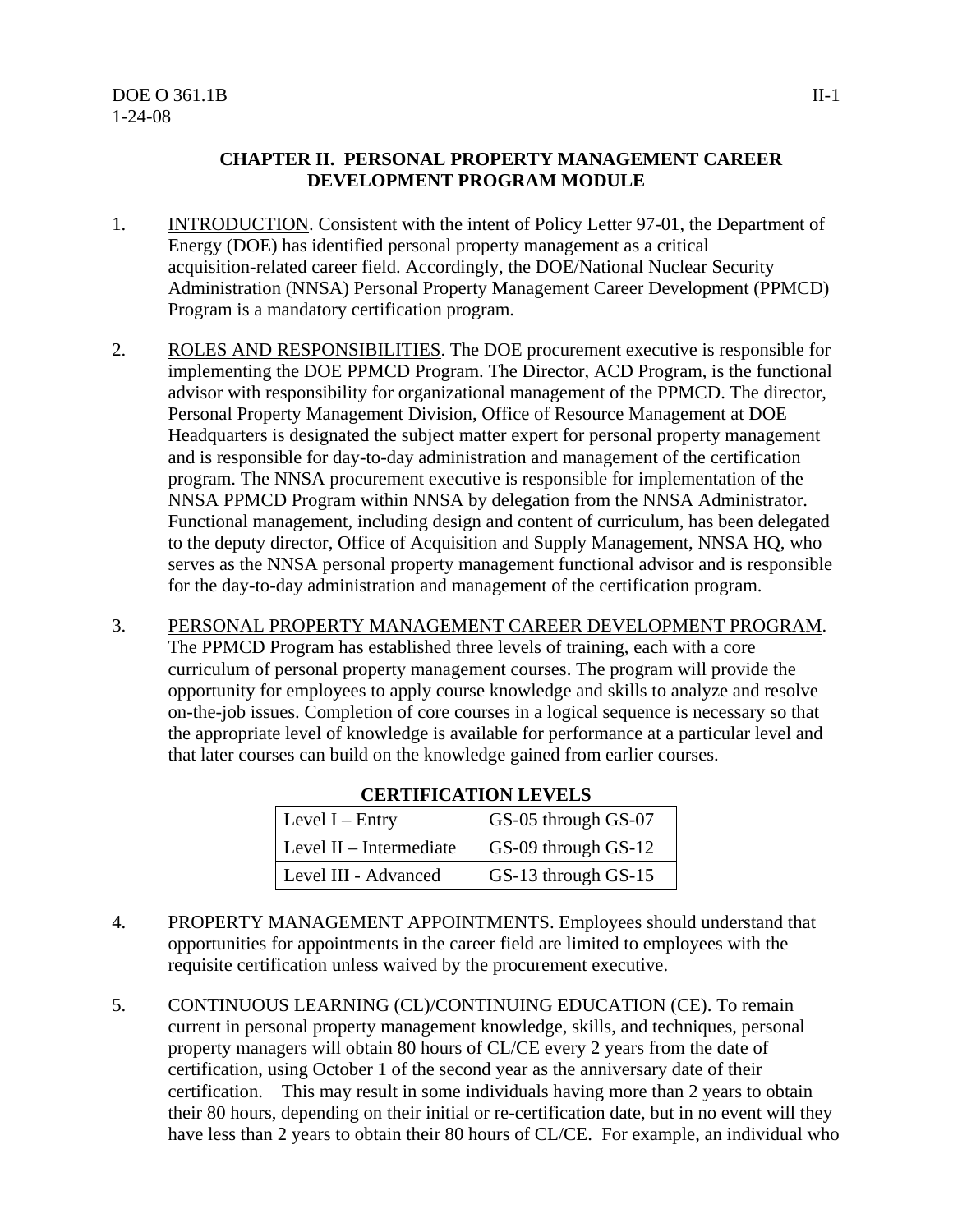was certified in January 2005 must obtain 80 hours of CL by October 1, 2007, while an individual certified in October 2005 will also have until October 1, 2007 to obtain 80 hours.

Employees who are in the GS-1102 series and perform a mix of contracting and personal property management should include both functional areas in their CL/CE. These requirements should be viewed as a complement to the contracting requirements and not a requirement to complete 80 hours of CL/CE both in contracting and in personal property management, rather a total of 80 hours of CL/CE in a combination of areas.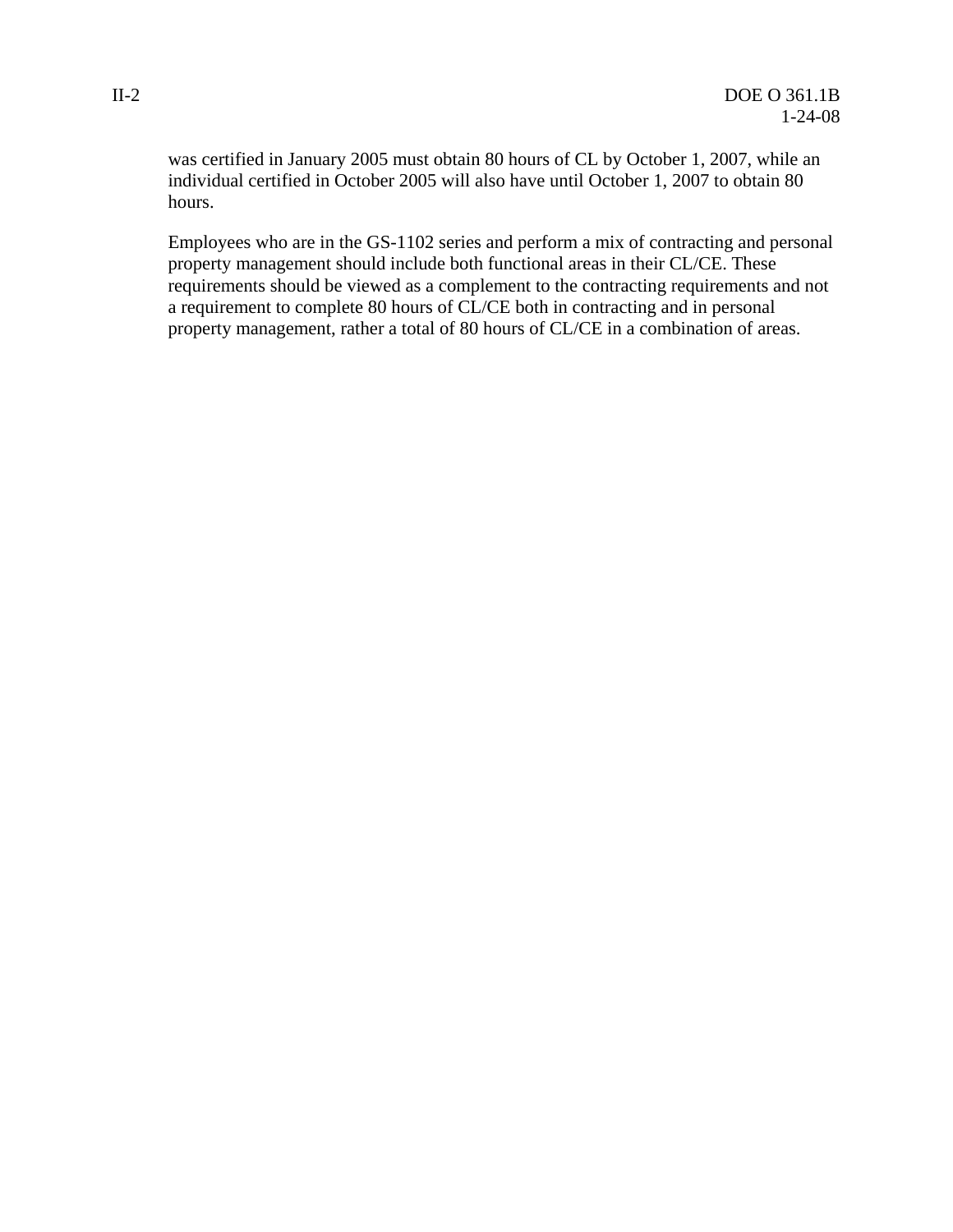#### **CHAPTER III. FINANCIAL ASSISTANCE CAREER DEVELOPMENT PROGRAM MODULE**

- 1. INTRODUCTION. Contract specialists often award and administer financial assistance instruments in addition to acquisition contracts; however, the Federal standards do not address financial assistance careers or offer a training curriculum. To ensure that its workforce is as qualified in the award and administration of financial assistance as they are in contracting, DOE offers its employees training resources. The application of the Office of Federal Procurement Policy's policy letter concepts to financial assistance responsibilities will improve the effectiveness and efficiency of DOE's contracting workforce. Implementation of a DOE financial assistance training and career development certification program will help in meeting the career development objectives of Executive Order (E.O.) 12931, "Federal Procurement Reform," dated October 13, 1994. This program provides the information and guidelines to plan career development programs for procurement professionals performing financial assistance duties to enable them to become more competitive for higher-level positions in acquisition-related fields.
- 2. ROLES AND RESPONSIBILITIES. Each individual performing financial assistance work, in conjunction with his or her supervisor's career guidance and the opportunities presented for career growth, is ultimately responsible for his or her career progression and development in DOE/NNSA. However, overall responsibility for DOE/Financial Assistance Career Development (FACD) Program implementation rests with the DOE SPE. Organizational management has been delegated to the director, Acquisition Career Development Program, who will serve as the functional advisor. The director of the Office of Procurement and Assistance Policy, DOE Headquarters (HQ), serves as the financial assistance subject matter expert and is responsible for FACD policy, design and content of the recommended curriculum, identification of the critical financial assistance related duties, and tasks in which, at a minimum, employees in the financial assistance career path must be competent to perform at full performance grade levels. Within NNSA, overall responsibility for NNSA/FACD Program implementation rests with the NNSA SPE. Organizational management has been delegated to the deputy director, Office of Acquisition and Supply Management, NNSA HQ, who will serve as NNSA's functional advisor, and is responsible for the day-to-day administration and management of the program.

In planning their careers, individuals should pursue the training and growth opportunities offered them and request increasingly difficult and challenging assignments, enter a mentoring relationship, become involved with professional societies, and seek education and training outside the FACD curriculum and other DOE/NNSA course offerings.

3. FINANCIAL ASSISTANCE CERTIFICATION PROGRAM. Financial assistance award and administration in DOE is performed by contract specialists. The FACD Program is built upon the skills acquired by the contract specialists in the performance of their acquisition duties and the training provided by the Contracting/Purchasing career development program. This is possible because of the similar skills required for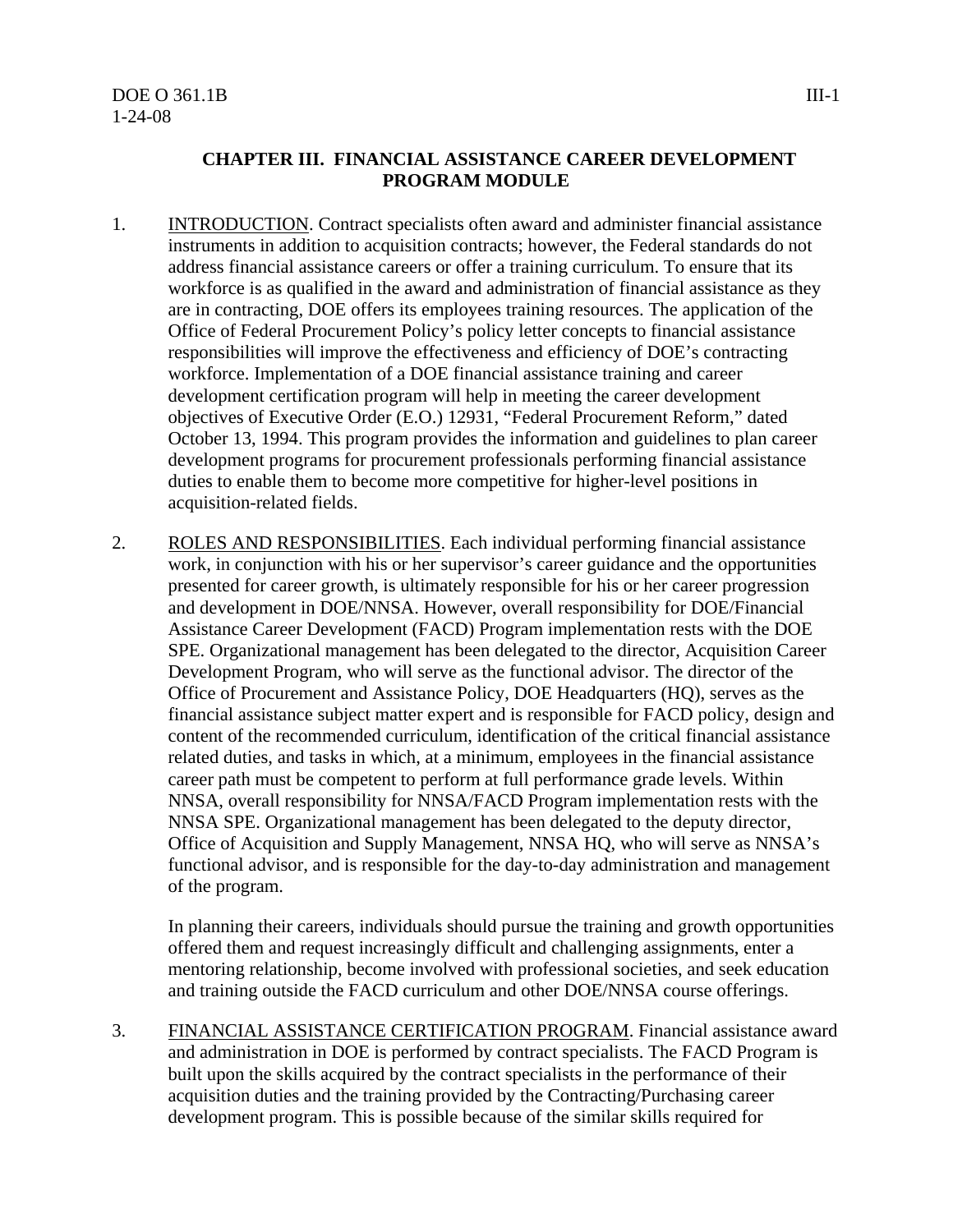contracting and financial assistance. These skills include planning, preparing solicitation documents, proposal analysis, cost analysis, negotiation, selection of award instrument type, financing performance, audits, preparing award documents, debriefing, administration, monitoring, terminations, and closeout.

Contracting activities are expected to ensure that personnel involved in the award and administration of financial assistance attain the training necessary for certification. Contract specialists who perform financial assistance work on an occasional basis are not required to pursue this supplemental training. Contracting officer warrants that include financial assistance will require the successful completion of the FACD courses, and subsequent certification under the FACD Program prior to appointment.

- 4. CAREER PATH CURRICULUM. The FACD Program will provide employees the opportunity to analyze and resolve on-the-job performance issues and methods or techniques to determine their levels of proficiency. The FACD Program curriculum is designed to provide students with the necessary financial assistance skills and with experience in a wide range of thinking, approaches, and practices. Detailed course descriptions are provided in the ACMP Handbook.
- 5. CONTINUOUS LEARNING (CL)/CONTINUING EDUCATION (CE). To remain current in financial assistance knowledge, skills, and techniques, financial assistance specialists will obtain 80 hours of CL/CE every 2 years from the date of certification, using October 1 of the second year as the anniversary date of their certification. This may result in some individuals having more than 2 years to obtain their 80 hours, depending on their initial or re-certification date, but in no event will they have less than 2 years to obtain their 80 hours of CL/CE. For example, an individual who was certified in January 2005 must obtain 80 hours of CL by October 1, 2007, while an individual certified in October 2005 will also have until October 1, 2007 to obtain 80 hours. If employees perform a mix of acquisition and financial assistance responsibilities, CL/CE should include both functional areas. These requirements should be viewed as a complement to the contracting requirements and, therefore, total training hours do not necessarily have to exceed 80 hours every 2 years.
- 6. RELATION TO OTHER ACQUISITION WORKFORCE PROGRAMS. The FACD Program complements the Contracting/Purchasing Career Development Program required of all GS-1102 Federal personnel. The FACD Program is directed primarily at contract specialist/financial assistance career employees; however, other members of the acquisition workforce may benefit from financial assistance training. For example, cost and price analysis personnel, contracting officer representatives, and sponsoring program personnel. Contracting activities are encouraged to tailor courses such as these for such employees. Cost/price analysts, for example, would benefit from the cost principles, and Federal funds management courses of this curriculum.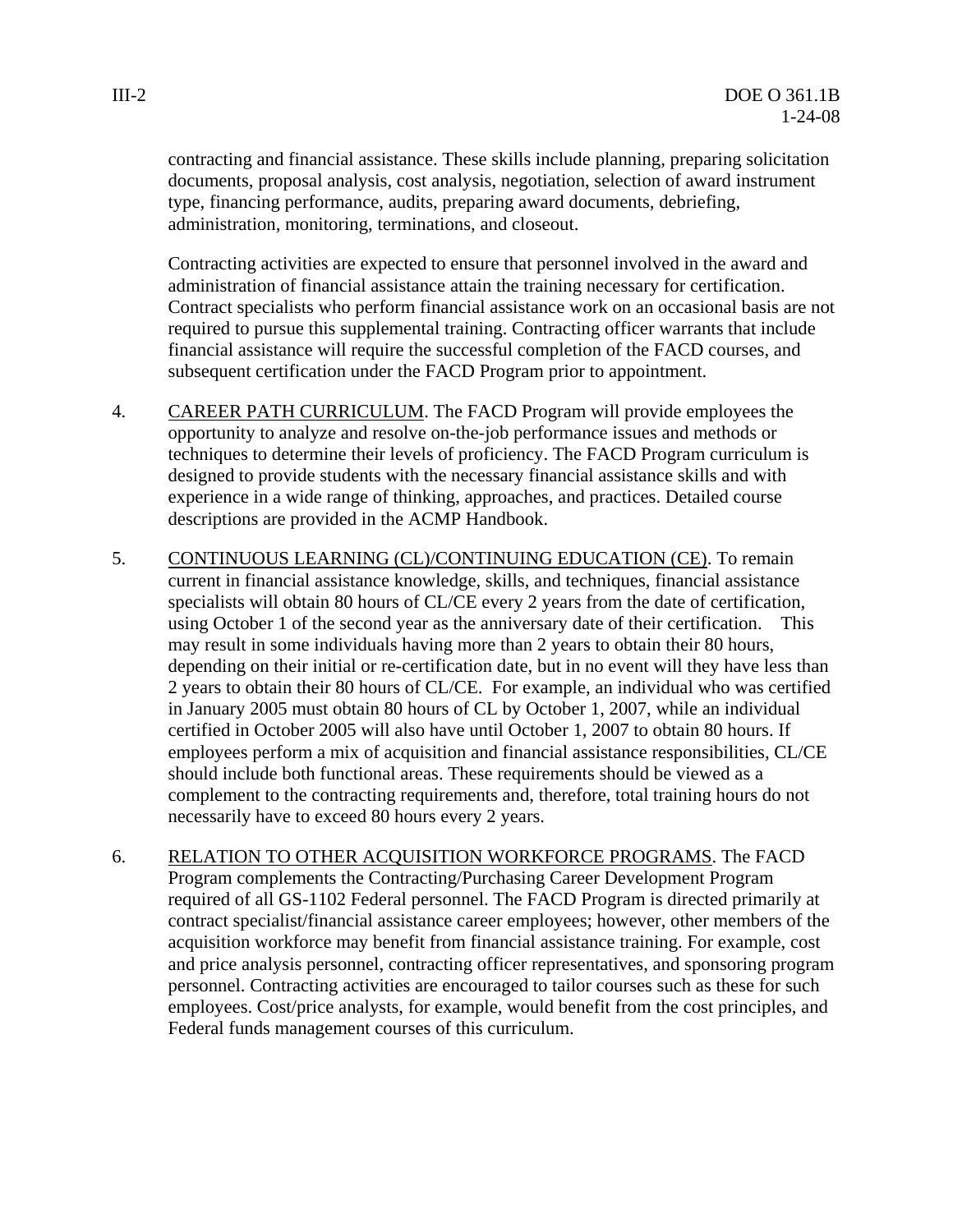#### **CHAPTER IV. PROJECT MANAGEMENT CAREER DEVELOPMENT PROGRAM MODULE**

1. INTRODUCTION. The Project Management Career Development Program (PMCDP) establishes requirements and responsibilities for all federal project directors (FPDs) with line management responsibility for capital assets. DOE O 413.3A, *Program and Project Management for the Acquisition of Capital Assets*, dated 7-28-06 updates requirements for managing DOE capital assets. The PMCDP has defined necessary project management knowledge, skills, and abilities; project management training requirements; a career development tracking system; and a project management certification program. Certification requirements and responsibilities must be applied as indicated in this module.

#### 2. CERTIFICATION REQUIREMENTS.

- a. The PMCDP module establishes requirements for four certification levels corresponding to progressively more project responsibility and experience. Persons planning to be certified under the PMCDP may attain certification levels with the following total project cost (TPC) limits.
	- Level 4: TPC exceeding \$400 million (M)
	- Level 3: TPC greater than \$100M and equal to or less than \$400M
	- Level 2: TPC greater than \$20M and equal to or less than \$100M
	- Level 1: TPC greater than \$5M and equal to or less than \$20M

If an FPD is managing a portfolio of projects, the required FPD certification level is determined by the project with the highest TPC dollar value.

Certification level requirements based on TPC should be evaluated based on the following four considerations and in concert with the requirements of this Order:

- (1) General plant projects (GPPs) or similar small, routine infrastructure improvement projects should not be included in the TPC consideration.
- (2) Projects to be included must have been in progress for 12 months or more.
- (3) The certification candidate<sup>1</sup> typically would have a broad spectrum of experience that spans all critical decisions (CD-0 through CD-4). The TPC utilized to show experience at a particular certification level may not be exclusively comprised of projects that have not reached Critical Decision-1.

<sup>&</sup>lt;sup>1</sup> Certification candidate used in DOE O 361.1B, Chapter IV will mean those persons who have applied to the CRB for PMCDP certification.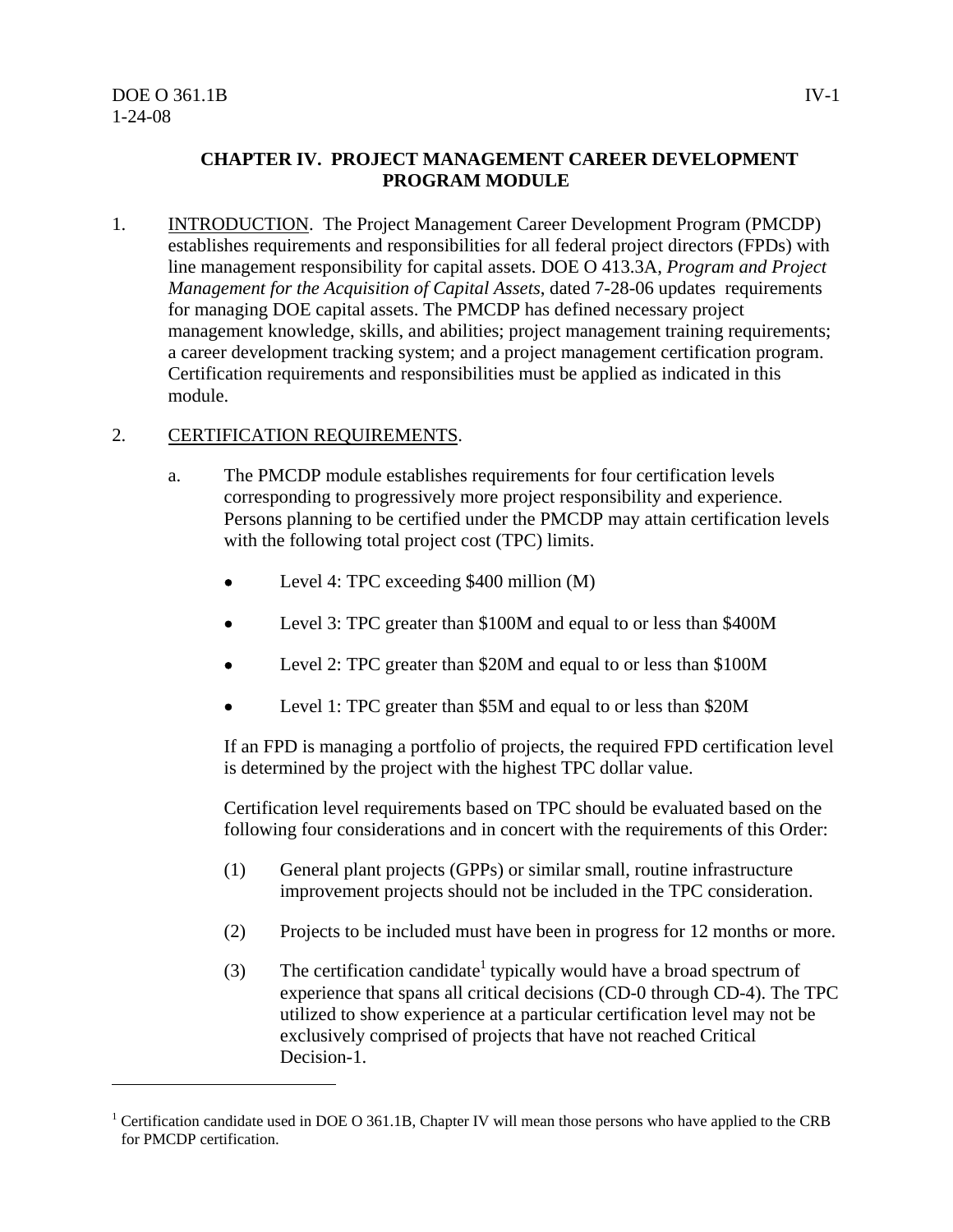- (4) For non-line item projects longer than five years (e.g., EM cleanup projects), a five-year project cost can be used in lieu of the TPC for purposes of crediting experience or for determining required certification levels relative to the above thresholds.
- b. DOE FPDs must be certified according to the requirements contained in this module and separately issued Certification and Equivalency Guidelines<sup>2</sup> (CEG) and Acquisition Career Management Program (ACMP) Handbook, and have their certifications approved by the PMCDP Certification Review Board (CRB) or the NNSA Administrator.
- c. Field element managers (FEMs), including operations offices, site offices, area offices, project offices, and service centers, or headquarters operations/program office directors or their designees will approve the completion of individual competencies and requirements.
- d. A CRB is co-chaired by the Director, Office of Engineering Construction Management (OECM) and the Administrator, NNSA, or their designees and will approve and issue all project management certifications. For NNSA employees, the CRB will make certification recommendations to the NNSA Administrator who will approve the certification actions. Co-chairs will perform the effective implementation of the certification guidelines described in the CEG and ACMP Handbook.
- e. This module does not have a "grandfather" provision for project management certification, and the CRB will not issue a certification based solely on the candidate's incumbency before the effective date of DOE O 361.1B.
- f. To maintain certification, all persons certified under PMCDP must complete 60 hours of CE development biennially. (Guidance on CE is provided in the ACMP Handbook).
- g. Persons who fail to maintain certification as in paragraph 2(h) above are subject to de-certification. De-certified FPDs who are not removed from project duties within 90-days of notification will be recommended by the CRB to the co-chairs for removal.
- h. All candidates for PMCDP certification must have individual development plans (IDPs) that address planned training and course work, details, rotational assignments, mentoring agreements, and other developmental activities defined in this module.
- 3. INCENTIVES. Incentives will be paid either as lump sum amounts or as additions to base pay in keeping with 5 CFR (Code of Federal Regulations) Part 575 covering

 $2^2$  The Certification and Equivalency Guidelines are to be used for the PMCDP and contain the details of certification training and work development certification requirements and basis for equivalencies.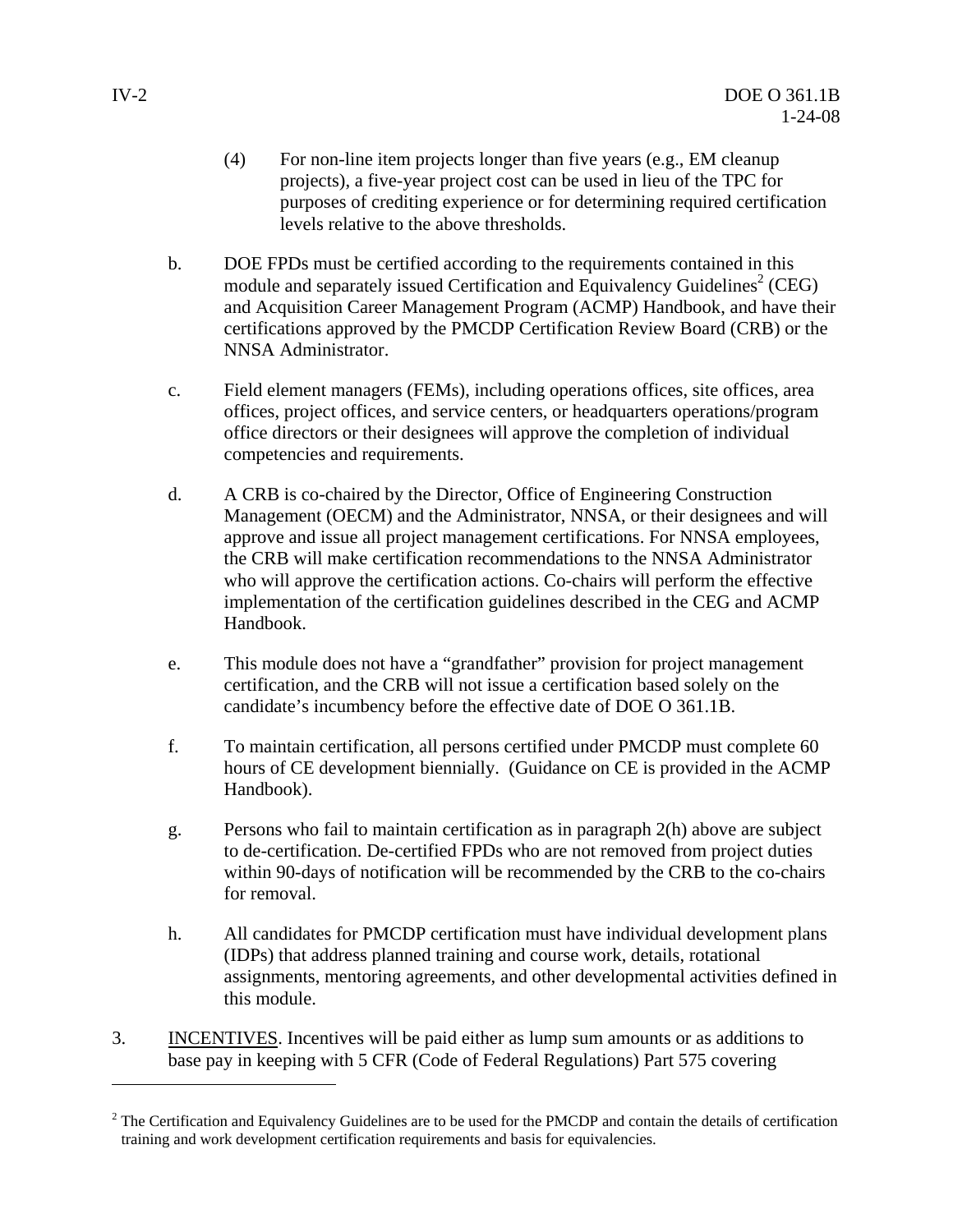recruitment, relocation and retention incentives. The payment of such incentives is at the discretion of the head of each departmental element predicated on the availability of budgetary funds, as follows:

- a. PMCDP Level 1—up to 5 percent of basic pay;
- b. PMCDP Level 2—up to 7.5 percent of basic pay; and
- c. PMCDP Levels 3 and 4—up to 10 percent of basic pay.

#### 4. ROLES AND RESPONSIBILITIES.

- a. Program Secretarial Officers or Their Formal Designees (Including Operations Offices, Site Offices, Area Offices, Project Offices, and Service Centers).
	- (1) Ensure that their FPDs are certified according to the requirements outlined in this module, CEG, ACMP Handbook, and the requirements in DOE O 413.3A, *Program and Project Management for the Acquisition of Capital Assets*.
	- (2) Refer all certification candidates to the Headquarters CRB for certification.
	- (3) Track the certification status of persons certified under PMCDP.
	- (4) Provide OECM with updates of project assignments, developmental assignments, and certification status of FPDs.
	- (5) Ensure that Federal employees whose certifications are canceled under this module are reassigned to duties other than serving as the FPD of DOE capital assets, and cancel any incentive pay provided under this module.
	- (6) Notify the Secretariat of the CRB of approved nominees for the industry rotation program sponsored by the Office of Management.
	- (7) Establish project management functions that—
		- (a) serve as "homerooms"<sup>3</sup> for persons certified under PMCDP and
		- (b) provide forums for exchanging ideas, sharing lessons learned, and conducting technical presentations and workshops.

 $3$  A centralized, informal project management support structure for the exchange of ideas, lessons-learned, networking, mentoring with other Federal Project Directors and subject matter experts. The "homeroom" is the place—either physical or electronic—for project management professionals (i.e. FPDs) to learn and socialize with colleagues sharing ideas about their professional and developmental interests with those who have similar interests.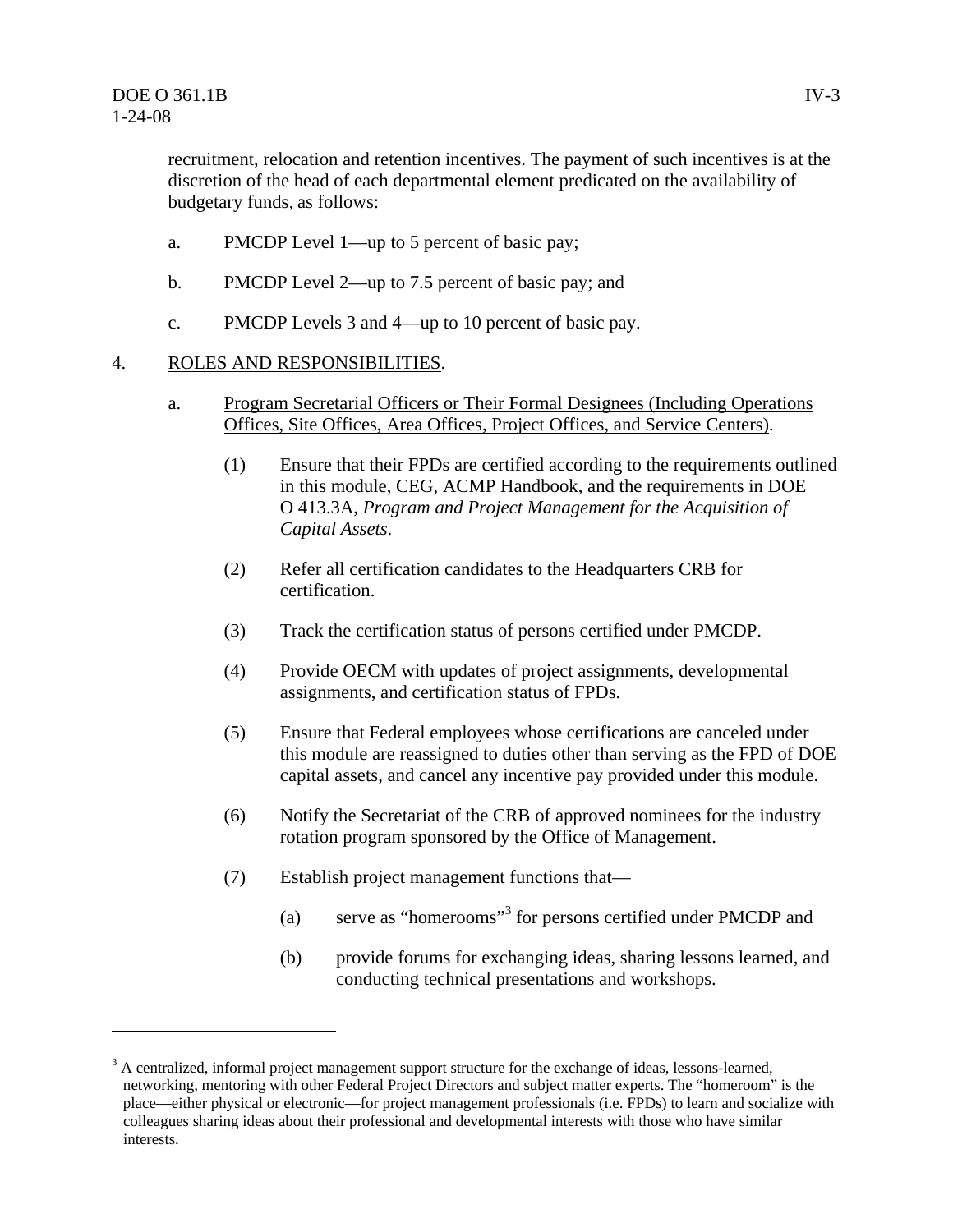- (8) Track and report PMCDP performance measures as identified and requested by OECM.
- (9) May provide incentives to high performing FPDs who attain the prerequisite level of certification and manage projects at the commensurate PMCDP level.
- b. Field Element Managers or Their Formal Designees (Including Operations Offices, Site Offices, Area Offices, Project Offices, and Service Centers).
	- (1) Direct approving officials (i.e., first line/site managers) to review fulfillments/equivalencies for certification candidates in accordance with program office protocol using guidelines established by the CRB.
	- (2) As appropriate, ensure that PMCDP certification requirements are used as quality ranking factors in all FPD vacancy announcements.
	- (3) Conduct panel interviews for Levels 1 and 2 certifications as deemed necessary and appropriate.
	- (4) Use model project management position descriptions developed by the Office of Human Capital Management [paragraph 4f(7)] to the maximum extent practical.
	- (5) As deemed necessary and appropriate, pay for Project Management Institute Project Management Professional testing fees.
	- (6) Ensure that certification and CE hour data is loaded in the DOE Corporate Human Resource Information System (CHRIS)/Employee Self-Service (ESS).
	- (7) Maintain auditable records of training for those persons certified under PMCDP.
	- (8) Select certification candidates based on the qualification requirements in the PMCDP Module.
	- (9) Submit applications for PMCDP certification to the PSO or designee for review and approval within 12 months of selection for new hires, reassignments, or promotions/advancements.
	- (10) Direct supervisors of persons certified under PMCDP to identify training needs according to the requirements of this module and budget for these recurring project management training needs on an annual basis.
	- (11) Ensure that persons certified under PMCDP are provided appropriate developmental assignments and experience needed to progress to higher levels of certification.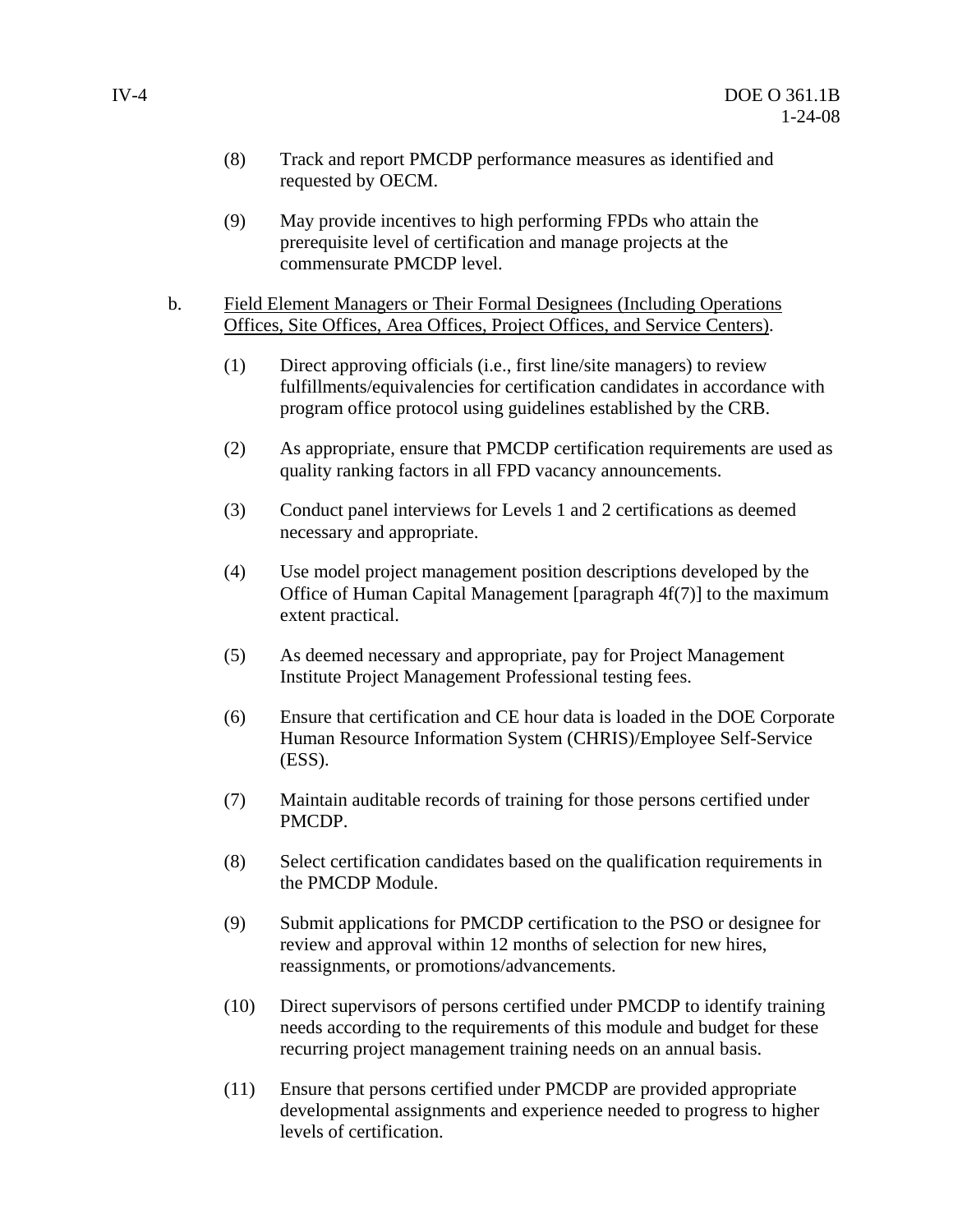- (12) Ensure that persons certified under PMCDP develop and execute IDPs consistent with the training, experience, and development requirements defined in this module.
- (13) Ensure that appropriate training and CE requirements are satisfied in a timely manner to maintain certification.
- (14) Approve individual competency requirements as described in the CEG and ACMP Handbook.
- (15) Ensure that training and certification records for persons certified under PMCDP are maintained in the DOE CHRIS/ESS.
- (16) At the discretion of the field office manager/program offices and commensurate with contract management practices at the site/office, provide certified FPDs with formal contracting officer representative authority once FPDs have received the required training and their technical contract administration competency is verified.
- (17) Notify the Secretariat of the CRB of approved nominees as candidates for developmental assignments in the industry rotation program sponsored by the Office of Management.
- (18) Track FPDs' career paths to ensure that training, developmental activities, and experiences are being provided and used in a manner consistent with the PMCDP defined in this module.
- c. Director, Office of Engineering and Construction Management.
	- (1) Using program and field nominations, selects membership to and co-chairs the CRB. (The CRB co-chair responsibilities may be delegated one level.)
	- (2) Ensures that all FPDs are certified according to the requirements of the PMCDP Module.
	- (3) The Director or his designee approves all certification requirement waivers. Responsibility may be delegated per paragraph  $4c(1)$  above.
	- (4) Develops an annual complex-wide PMCDP needs assessment and statistics on retention of persons certified under the PMCDP.
	- (5) Tracks the development of persons certified under the PMCDP.
	- (6) Notifies persons certified under the PMCDP and their supervisors of training and developmental needs.
	- (7) Tracks the assignments of FPDs through the DOE Project Assessment Reporting System and monitors the certification status.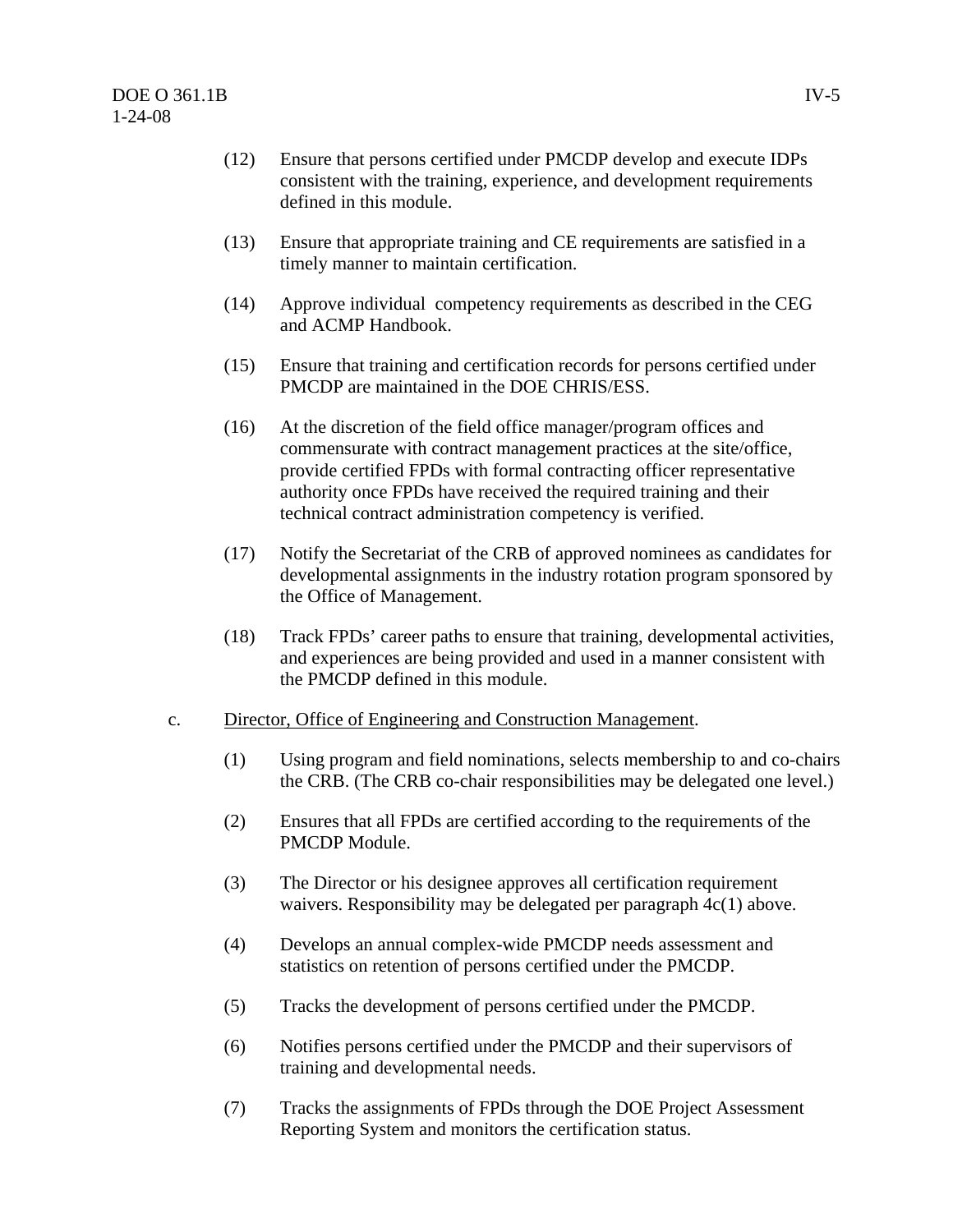- (8) Develops, issues, and maintains PMCDP requirements, CEG, and PMCDP chapter of the ACMP Handbook.
- (9) Provides written notification to program offices and the Secretariat of the CRB of persons certified under the PMCDP who either have failed to maintain certification as required or are de-certified.
- (10) Reviews quarterly reports on CE status and provides 90-day notification to persons certified under PMCDP and PSO of pending revocation of certification when CE requirements for maintaining certification are not met.
- (11) Establishes, in conjunction with the Office of Management, formal agreements between public and private sector organizations to provide certified project directors rotational assignments.
- (12) Reviews, approves, and tracks CE credits in accordance with this module, the CEG, and ACMP Handbook.
- (13) Annually evaluates project management training needs and ensures that appropriate training is available through the Office of Human Capital Management or other sources.
- (14) Establishes, tracks, and reports PMCDP performance measures to the Deputy Secretary on an annual basis.
- (15) Assists program offices and field elements in developing any required justifications for pay incentives.
- (16) Ensures that appropriate training that satisfies the training requirements defined in this module is available to DOE project directors.
- (17) Ensures that priority for placement in training courses and in developmental assignments is given to incumbent project directors.<sup>4</sup>
- d. NNSA Administrator.

- (1) Using program and field nominations, selects membership to and co-chairs the CRB. (The CRB co-chair responsibilities may be delegated one level.)
- (2) Ensures that all FPDs are certified according to the requirements of the PMCDP Module.

<sup>&</sup>lt;sup>4</sup> "Incumbent" used in DOE O 361.1B, Chapter IV, will mean those FPDs who are the formally assigned FPD for a capital asset.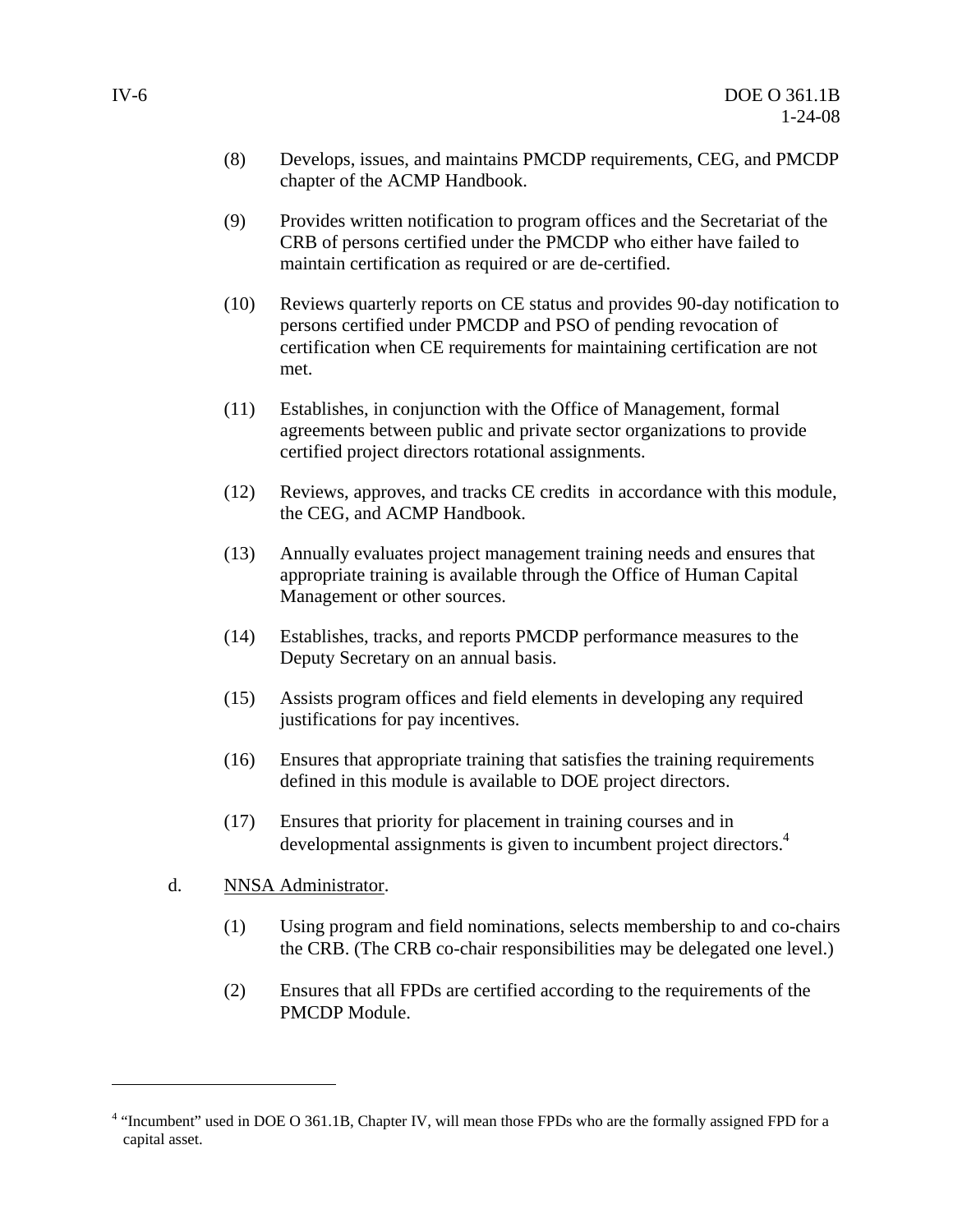- (3) NNSA Administrator or his designee approves all certification requirement waivers. Responsibility may be delegated per paragraph  $4d(1)$  above.
- e. Certification Review Board.
	- (1) Co-chaired by the Director, OECM and the Administrator, NNSA, or their designees.
	- (2) Reviews the qualifications and documentation submitted on behalf of certification candidates by the PSOs in accordance with this module, the CEG, and ACMP Handbook.
	- (3) Reviews and evaluates certification candidates' education, training, and competencies to ensure that they are commensurate with the certification level requested, and recommends certification approval to the co-chairs. The CRB must ensure that education, experience, grade, training, skills, and knowledge are commensurate with delegated project management authorities. OECM will issue guidelines for equivalencies (in the CEG and ACMP Handbook).
	- (4) Issues PMCDP certifications (subject to the provisions of this module for NNSA employees) in accordance with the CEG and ACMP Handbook.
	- (5) Conducts initial and follow up interviews, of all Level 3 and 4 certification candidates
	- (6) Reviews and approves the CEG and ACMP Handbook and any major updates.
	- (7) Reviews and issues certification policy, as appropriate.
	- (8) Recommends to the co-chairs revocation of certification in event that the 90-day notification period has been exceeded without appropriate action.
	- (9) Approves formerly certified project directors' applications for recertification after revocation of certification. Persons whose certifications are revoked must successfully complete 60 hours of continuing education in appropriate subjects before reapplying to the CRB.
- f. Director, Office of Human Capital Management.
	- (1) Supports the PMCDP through maintaining certification records, training and development needs, and project assignments on the DOE CHRIS.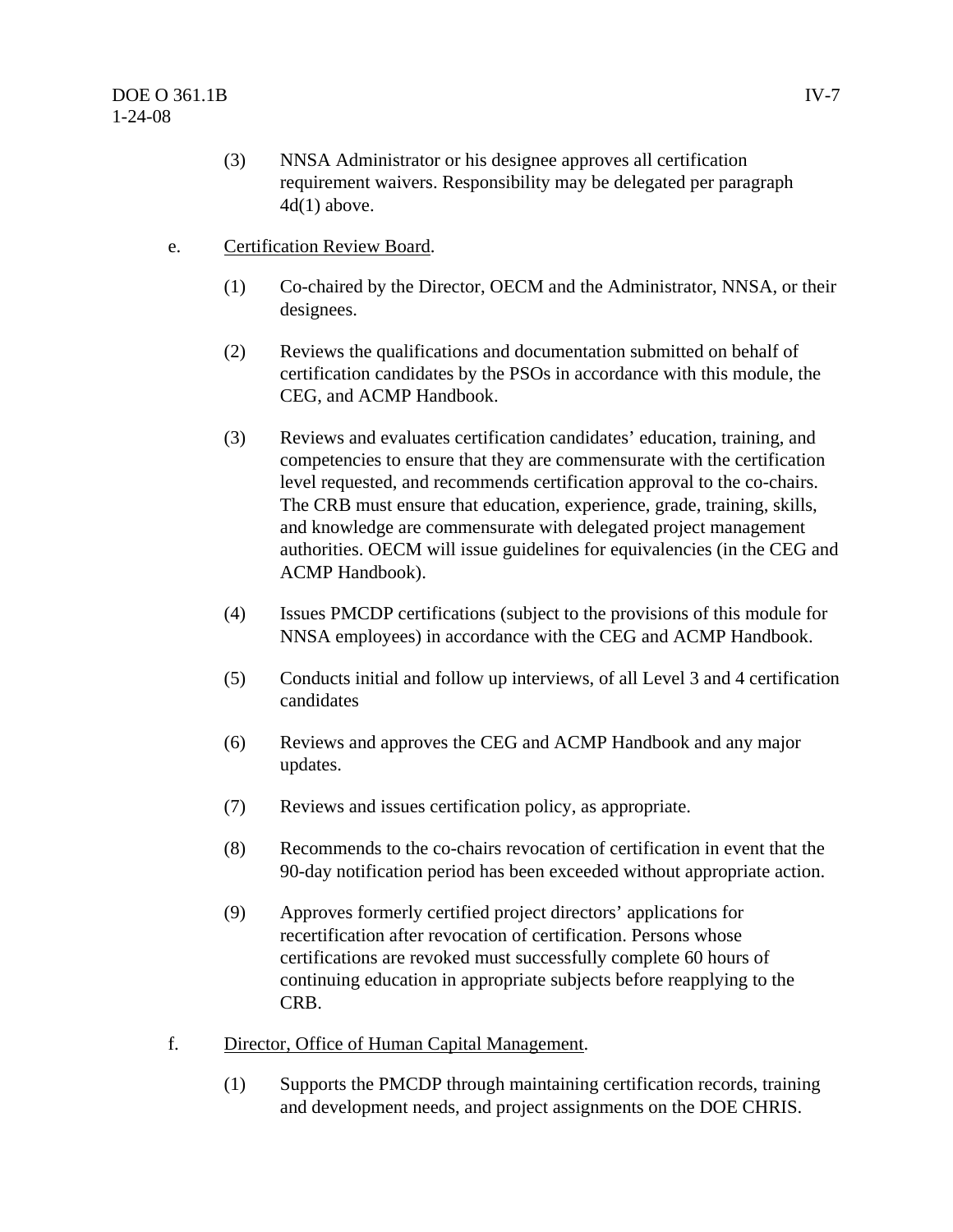- (2) Provides continuing support for the PMCDP by ensuring that appropriate training that satisfies the training requirements defined in this module are available to DOE project directors.
- (3) Ensures that priority for placement in training courses and in developmental assignments is given to incumbent project directors.
- (4) As appropriate, ensures that PMCDP certification requirements are used as a quality-ranking factor in all FPD vacancy announcements.
- (5) Ensures that appropriate pay incentives are awarded in accordance with this module.
- (6) Assists the Secretariat to the CRB, program offices, and field elements in developing any required justifications for pay incentives.
- (7) Assists in the development of position descriptions and maintains model project management position descriptions.
- g. Certified Project Directors.
	- (1) Maintains certifications according to requirements of the PMCDP Module.
	- (2) Ensures that their IDPs reflect the training, CE, and work and development requirements defined in the CEG and ACMP Handbook.
	- (3) Provides feedback on the effectiveness of the PMCDP certification program, identifying additional training and CE needs.
	- (4) Assists with training, mentoring, and certification of other project directors.

#### 5. CONTINUOUS LEARNING (CL)/CONTINUING EDUCATION (CE).

- a. Each person certified under the PMCDP is required to successfully complete 60 hours of CE biennially, as described in the CEG and ACMP Handbook, to maintain certification. Persons certified under PMCDP should fulfill the CE credit requirements necessary to progress to the next level of certification and project authority by completing the CE requirements listed in the CEG and ACMP Handbook.
- b. The Office of Human Capital Management will provide training as described in the PMCDP curriculum in the CEG and ACMP Handbook.
- c. Accumulation of CE hour credit will begin with the most recent FPD certification date.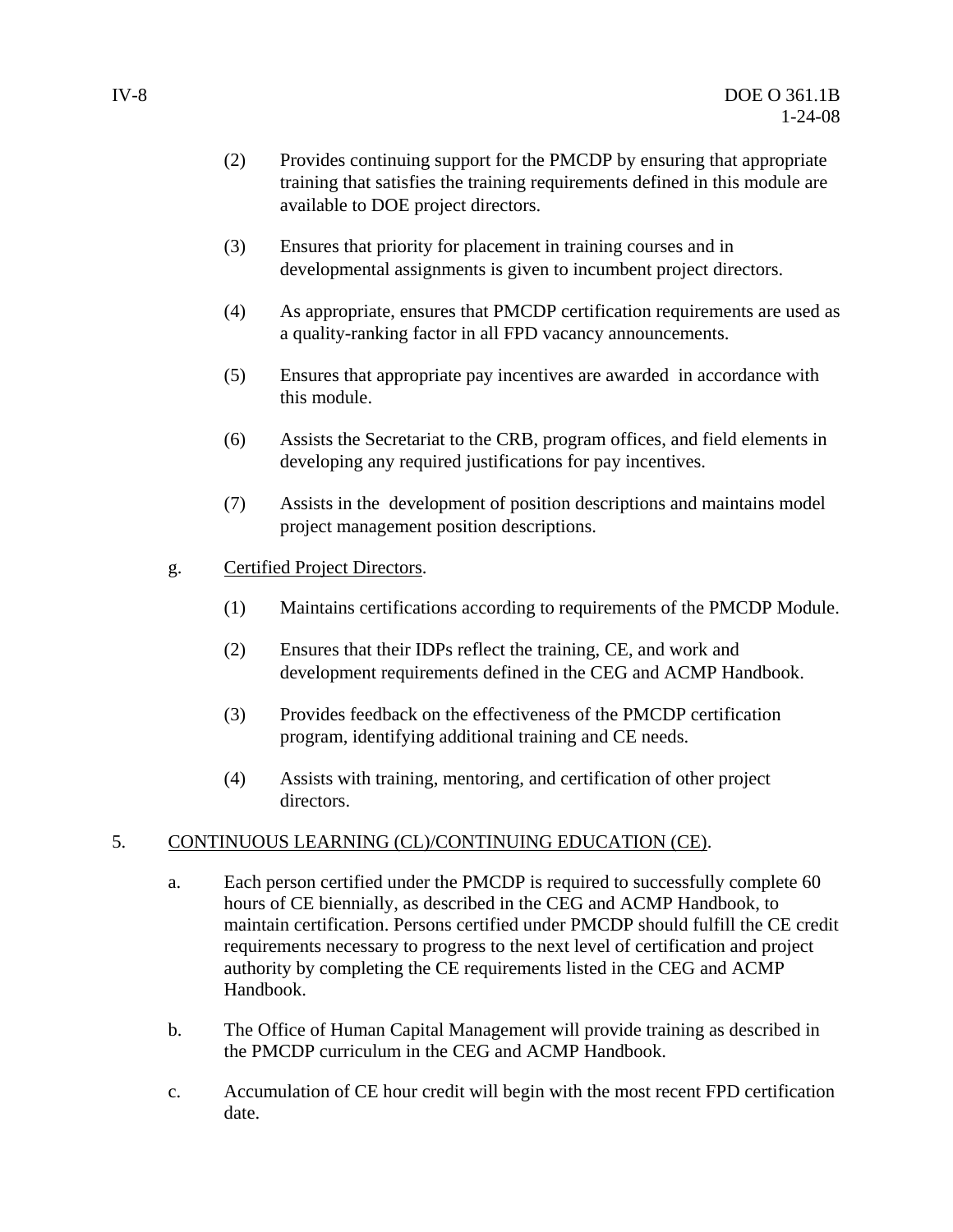# 1-24-08

- d. Certified federal project directors who fail to maintain CE hours will be notified by the Secretariat of the CRB of this status and given a 90-day notification of pending revocation of certification, unless there are extenuating circumstances such as illness or military service which prevent them from remedying identified deficiencies.
- e. After the 90-day notification period has been exceeded without appropriate remedial action, the CRB may revoke certification and notify the person certified under PMCDP and the PSO that the certification has been revoked.
- 6. CAREER PATH CURRICULUM. The PMCDP provides the DOE project management community the opportunity to obtain both skills and experience commensurate with their certification levels and to enhance existing knowledge and capabilities for professional growth. The core curriculum provides the foundation for each of the PMCDP project management certification levels through training and developmental activities. A broad range of project management related elective courses further enhance the project director's knowledge, and allows him/her to tailor their requirements based upon their specific interests, needs, and work assignments.
- 7. RELATION TO OTHER ACQUISITION WORKFORCE PROGRAMS. The Department has developed a detailed set of knowledge, skills, and abilities (KSAs) that are necessary to effectively manage projects or groups of projects with specific TPC ranges. PMCDP training, experience, and development requirements enable project directors to gain these KSAs. DOE personnel from all other acquisition disciplines are encouraged to participate in training that will broaden their understanding of project management and its interface with their area of specialty.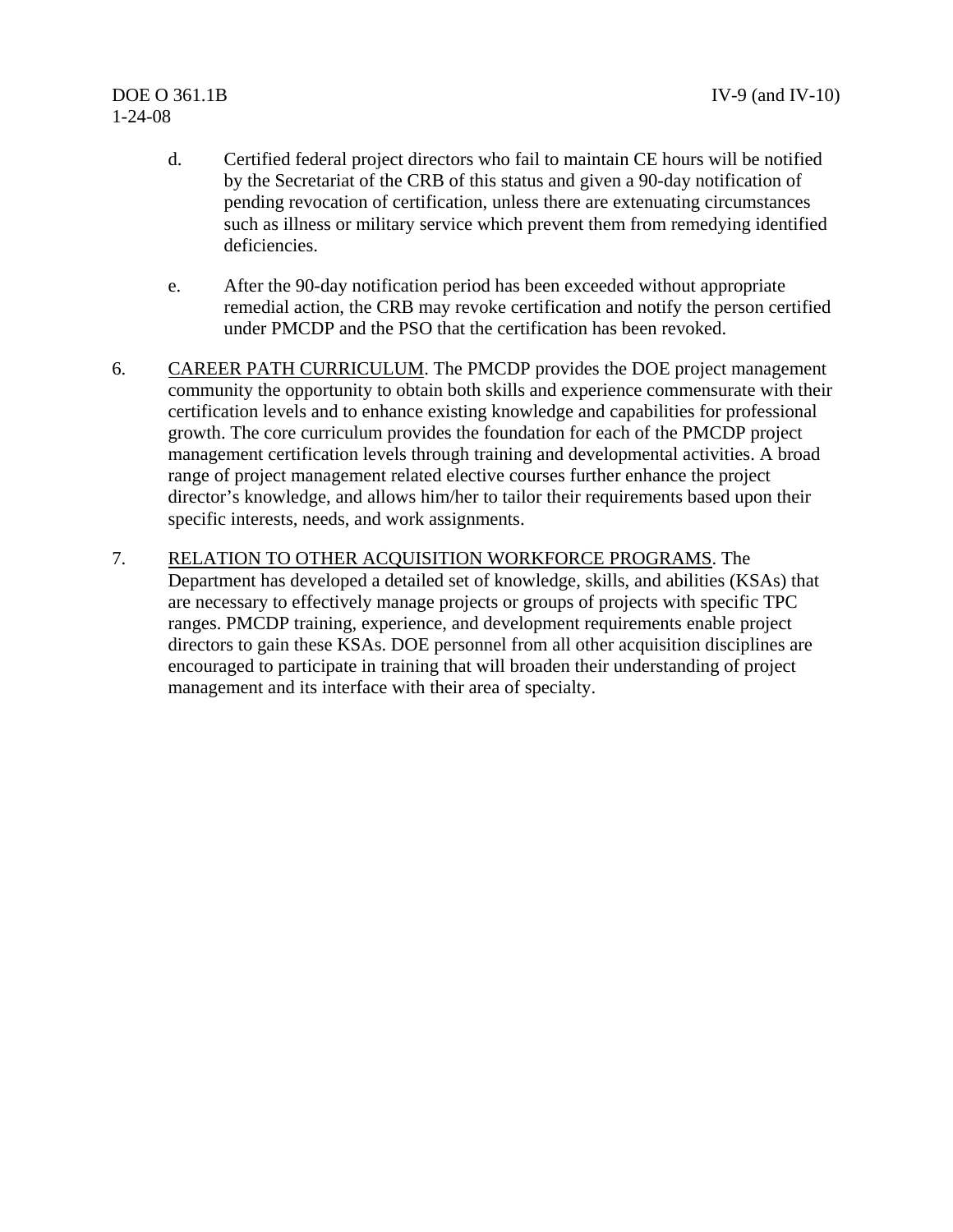#### **CHAPTER V. CONTRACTING OFFICER/CONTRACTING OFFICER REPRESENTATIVE TRAINING REQUIREMENTS**

- 1. INTRODUCTION. Contracts may be entered into and signed on behalf of the Government only by contracting officers (COs). The term "contract" includes all types of commitments that obligate the Government to expenditures, including those at or below the micropurchase threshold. "Financial assistance" means the transfer of money or property to a recipient or sub-recipient to accomplish a public purpose of support or stimulation authorized by Federal statute. The term includes grants, cooperative agreements and Technology Investment Agreements. This module provides specific training requirements for individuals who wish to be delegated CO or contracting officer representative (COR) authority in contracting, financial assistance, sales, micropurchase, and simplified acquisition. DOE O 541.1B, *Appointment of Contracting Officers and Contracting Officer's Representatives,* dated 4-21-04, establishes procedures governing the selection, appointment and termination of COs and for the appointment of CORs.
- 2. ROLES AND RESPONSIBILITIES. The term "CO" refers to a person with the authority to enter into, administer, and/or terminate contracts and make related determinations and findings. This term includes certain authorized representatives of the CO, acting within the limits of their authority as delegated by the CO. These CORs perform certain technical functions in administering a contract. The COR is not authorized to perform any function that results in a change in the scope, price, terms, or conditions of the contract. Specific responsibilities for COs and CORs are detailed in DOE O 541.1B.

#### 3. TYPES OF WARRANTS AND DELEGATIONS.

- a. Contracting Officers. There are nine categories of warrants, categorized by functional areas are as follows.
	- (1) Procurement contracts, including inter-Agency acquisitions and sales contracts.
	- (2) Grants and cooperative agreements.
	- (3) Loans and loan guarantees.
	- (4) Government purchase card and DOE/C-Web Purchases between \$2,500 and \$25,000 for open market purchases and Federal Supply Schedule purchases.
	- (5) Simplified acquisitions and orders against Federal Supply Schedules between \$25,000 and \$100,000 using the Government purchase card, DOE/C-Web, purchase orders, or delivery orders.
	- (6) Non-acquisition personnel with unrestricted warrants.
	- (7) Non-1102, administrative only, warrants.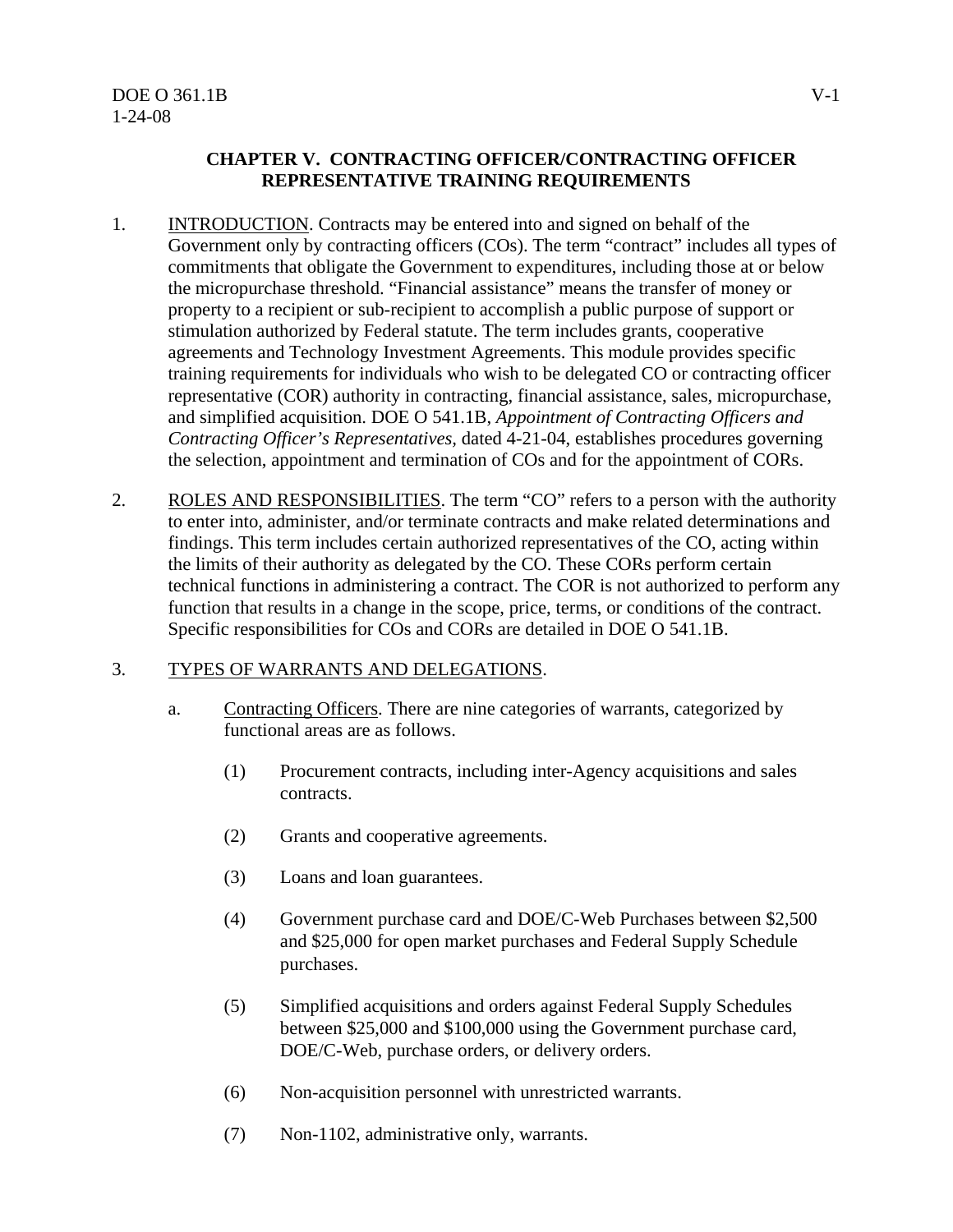- (8) Resident engineer, administrative only, limited to—
	- (a) issuing change orders (see FAR 43.2), with an estimated amount not to exceed \$50,000, in accordance with the procedures at FAR subpart 43.2;
	- (b) specific contracts, with the authority expiring upon completion of the contracts; and
	- (c) no authority to issue modifications to contracts to definitize change orders.
- (9) Real property.
- b. Contracting Officer Representatives.
	- (1) COR designations are not required for financial assistance.
	- (2) CORs for management, operating/management, integration, and performance-based contract arrangements are subject to the same appointment requirements as other CORs.
	- (3) Under limited conditions, non-Government personnel may be appointed as CORs on an as-needed bases.
		- (a) The procurement executive's approval to appoint non-Government personnel as CORs must be obtained in advance of the designations.
		- (b) Such non-Government personnel—
			- 1 would be subject to the same training requirements as Government CORs and
			- 2 would not be allowed to perform inherently Governmental functions.
- 4. CERTIFICATION FOR CORS. The intent of the ACMP and the various chapters contained in it is to establish performance expectations to increase acquisition personnel efficiency and effectiveness on the job. This applies to all members of the acquisition workforce. Accordingly, before assuming the responsibilities of a COR, prospective CORs must be certified as a COR, in accordance with the core curriculum for COR certification program.
- 5. CONTINUOUS LEARNING (CL)/CONTINUING EDUCATION (CE). To remain current in acquisition knowledge, skills, and techniques, all members of the acquisition workforce as defined in this Order including COs and CORs must obtain CL/CE in